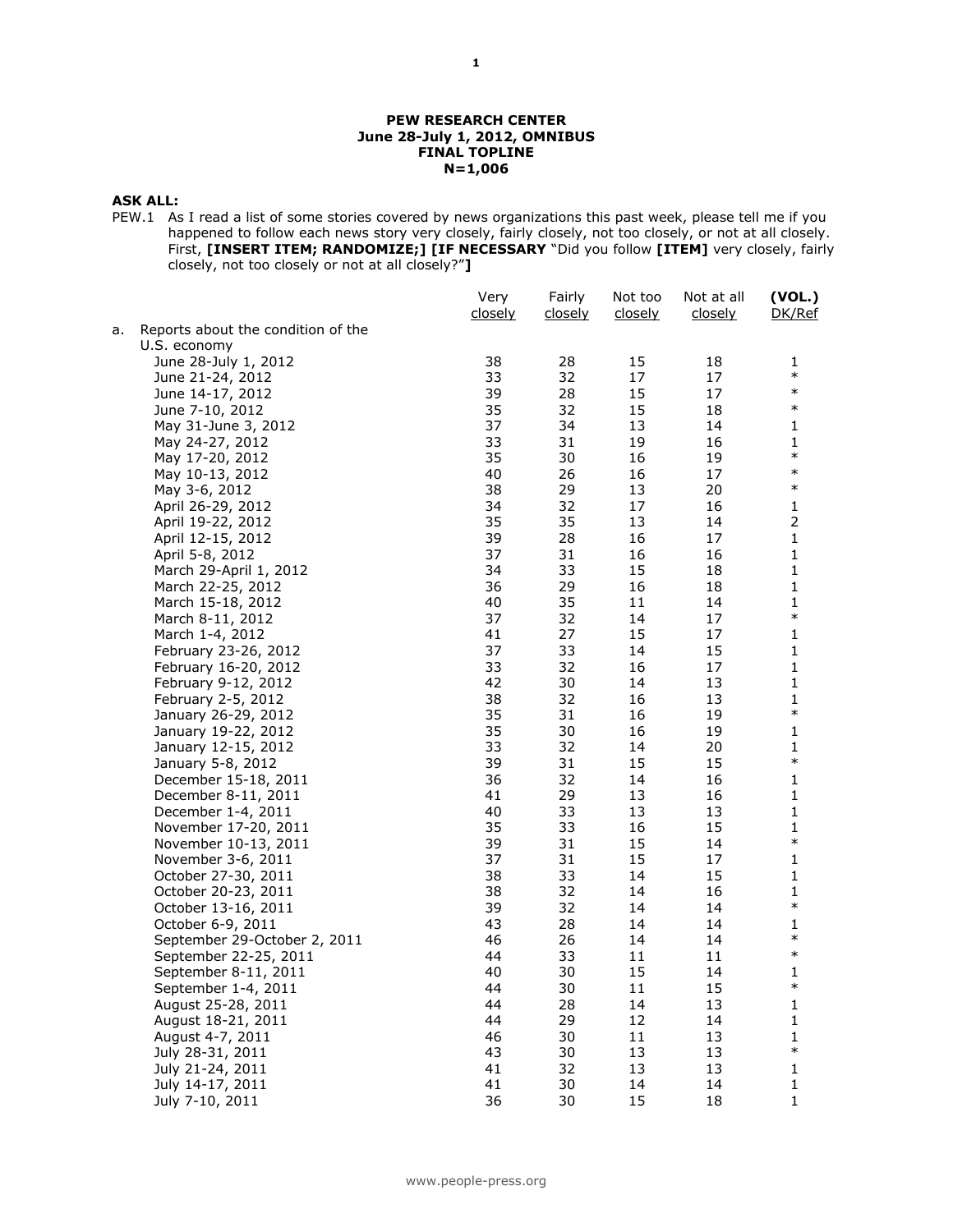|                                                                                                 | Very    | Fairly  | Not too        | Not at all | (VOL.)       |
|-------------------------------------------------------------------------------------------------|---------|---------|----------------|------------|--------------|
|                                                                                                 | closely | closely | <u>closely</u> | closely    | DK/Ref       |
| June 30-July 3, 2011                                                                            | 38      | 32      | 13             | 16         | 1            |
| June 23-26, 2011                                                                                | 37      | 29      | 15             | 19         | $\ast$       |
| June 16-19, 2011                                                                                | 39      | 33      | 14             | 13         | $\ast$       |
| June 9-12, 2011                                                                                 | 39      | 30      | 15             | 16         | 1            |
| June 2-5, 2011                                                                                  | 35      | 34      | 17             | 14         | $\ast$       |
| May 19-22, 2011                                                                                 | 33      | 34      | 17             | 16         | $\ast$       |
| May 12-15, 2011                                                                                 | 32      | 32      | 17             | 18         | 2            |
| May 5-8, 2011                                                                                   | 40      | 35      | 15             | 9          | 1            |
| April 21-25, 2011                                                                               | 41      | 33      | 12             | 14         | $\ast$       |
| April 14-17, 2011                                                                               | 44      | 30      | 14             | 12         | 1            |
| April 7-10, 2011                                                                                | 46      | 30      | 14             | 10         | $\ast$       |
| March 31-April 3, 2011                                                                          | 42      | 31      | 16             | 11         | 0            |
| March 24-27, 2011                                                                               | 36      | 32      | 17             | 15         | $\ast$       |
| March 17-20, 2011                                                                               | 38      | 32      | 17             | 13         | $\ast$       |
| March 10-13, 2011                                                                               | 40      | 30      | 16             | 13         | $\ast$       |
| March 3-6, 2011                                                                                 | 37      | 31      | 17             | 13         | 1            |
| February 24-27, 2011                                                                            | 49      | 29      | 11             | 10         | $\ast$       |
| February 17-20, 2011                                                                            | 35      | 33      | 14             | 17         | $\ast$       |
| February 10-13, 2011                                                                            | 36      | 34      | 13             | 16         | $\ast$       |
| February 3-6, 2011                                                                              | 35      | 37      | 14             | 14         | $\ast$       |
| January 20-23, 2011                                                                             | 37      | 33      | 14             | 15         | $\mathbf{1}$ |
| January 13-16, 2011                                                                             | 37      | 29      | 15             | 18         | 1            |
| January 6-9, 2011                                                                               | 39      | 37      | 11             | 12         | 1            |
| SEE TRENDS FOR PREVIOUS YEARS: http://www.people-press.org/files/2011/11/NII-Economy-Trends.pdf |         |         |                |            |              |
|                                                                                                 |         |         |                |            |              |
| Large wildfires in Colorado<br>b.                                                               |         |         |                |            |              |
| June 28-July 1, 2012                                                                            | 27      | 28      | 21             | 23         | $\mathbf{1}$ |
| June 14-17, 2012: Wildfires in Colorado                                                         |         |         |                |            |              |
| and other Western states                                                                        | 17      | 28      | 24             | 32         | $\ast$       |
| <b>TRENDS FOR COMPARISON:</b>                                                                   |         |         |                |            |              |
| September 8-11, 2011: Wildfires in Texas                                                        | 20      | 27      | 25             | 27         | 1            |
| June 23-26, 2011: Wildfires in the West                                                         |         |         |                |            |              |
| and South                                                                                       | 21      | 24      | 26             | 28         | 1            |
| June 9-12, 2011: Wildfires in Arizona                                                           | 18      | 27      | 24             | 30         | $\ast$       |
| September 3-6, 2009: Southern California                                                        |         |         |                |            |              |
| wildfires                                                                                       | 22      | 32      | 29             | 16         | 0            |
| April 24-27, 2009: Wildfires in South                                                           |         |         |                |            |              |
| Carolina                                                                                        | 12      | 21      | 29             | 38         | $\ast$       |
| November 14-17, 2008: California wildfires                                                      | 21      | 28      | 29             | 22         | $\ast$       |
|                                                                                                 | 15      | 28      | 33             | 24         | $\ast$       |
| October 17-20, 2008                                                                             | 22      | 34      | 28             | 16         | $\ast$       |
| July 11-14, 2008                                                                                |         |         |                |            | $\ast$       |
| October 26-29, 2007                                                                             | 40      | 41      | 13             | 6          |              |
| January 12-15, 2007: Fires in Malibu,                                                           |         |         |                |            |              |
| California                                                                                      | 10      | 20      | 31             | 38         | $\mathbf{1}$ |
| November, 2003: California wildfires                                                            | 38      | 35      | 17             | 9          | $\mathbf{1}$ |
| June, 2002: Wildfires in Colorado and other                                                     |         |         |                |            |              |
| western states                                                                                  | 30      | 36      | 25             | 9          | $\ast$       |
| September, 2001: Wild fires in the west                                                         | 28      | 37      | 24             | 11         | $\ast$       |
| December, 1993: Southern California fires                                                       | 44      | 39      | 13             | 4          | $\ast$       |
| July, 1990                                                                                      | 29      | 35      | 24             | 12         | 0            |
|                                                                                                 |         |         |                |            |              |
| News about candidates for the 2012<br>c.                                                        |         |         |                |            |              |
| presidential election                                                                           |         |         |                |            |              |
| June 28-July 1, 2012                                                                            | 32      | 24      | 19             | 25         | $\ast$       |
| June 21-24, 2012                                                                                | 27      | 30      | 17             | 25         | 1            |
| June 14-17, 2012                                                                                | 31      | 30      | 15             | 24         | $\ast$       |
| June 7-10, 2012                                                                                 | 30      | 29      | 16             | 25         | 1            |
| May 31-June 3, 2012                                                                             | 29      | 28      | 19             | 23         | 1            |
| May 24-27, 2012                                                                                 | 32      | 28      | 16             | 24         | 1            |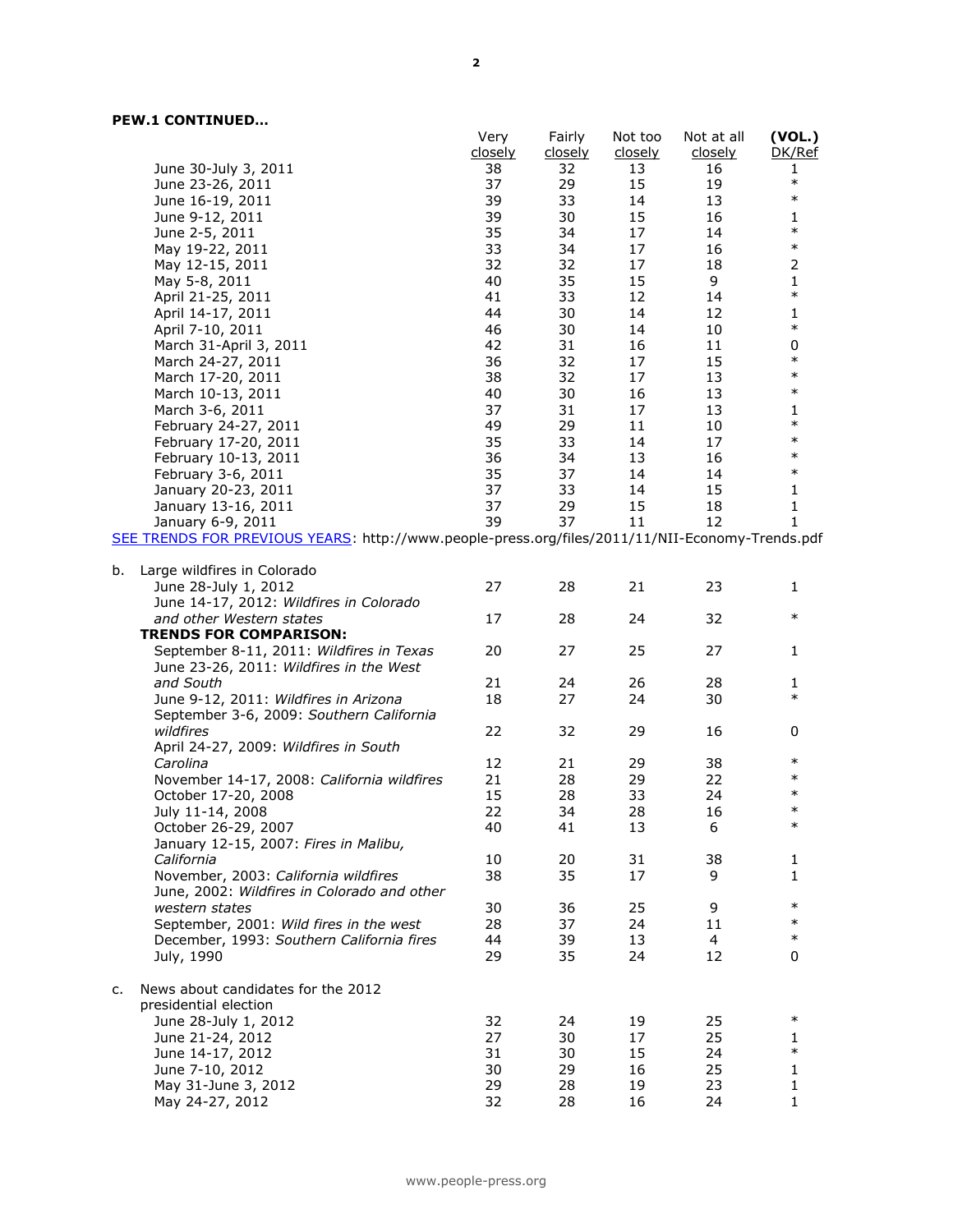|                                                                                                  | Very    | Fairly         | Not too        | Not at all     | (VOL.)                                                |
|--------------------------------------------------------------------------------------------------|---------|----------------|----------------|----------------|-------------------------------------------------------|
|                                                                                                  | closely | <u>closely</u> | <u>closely</u> | <u>closely</u> | DK/Ref                                                |
| May 17-20, 2012                                                                                  | 31      | 26             | 19             | 23             | $\ast$                                                |
| May 10-13, 2012                                                                                  | 34      | 23             | 18             | 24             | $\ast$                                                |
| May 3-6, 2012                                                                                    | 29      | 27             | 19             | 24             | $\ast$                                                |
| April 26-29, 2012                                                                                | 29      | 29             | 18             | 23             | 1                                                     |
| April 19-22, 2012                                                                                | 29      | 29             | 20             | 20             | 1                                                     |
| April 12-15, 2012                                                                                | 32      | 28             | 16             | 23             | 1                                                     |
| April 5-8, 2012                                                                                  | 31      | 27             | 18             | 23             | $\ast$                                                |
| March 29-April 1, 2012                                                                           | 23      | 29             | 21             | 27             | $\ast$                                                |
| March 22-25, 2012                                                                                | 28      | 28             | 18             | 25             | 1                                                     |
|                                                                                                  | 28      | 31             | 17             | 24             | $\ast$                                                |
| March 15-18, 2012                                                                                | 28      |                |                | 23             | $\ast$                                                |
| March 8-11, 2012                                                                                 |         | 27             | 21             |                |                                                       |
| March 1-4, 2012                                                                                  | 31      | 24             | 20             | 24             | 1                                                     |
| February 23-26, 2012                                                                             | 28      | 29             | 18             | 24             | 1                                                     |
| February 16-20, 2012                                                                             | 25      | 29             | 19             | 25             | 2                                                     |
| February 9-12, 2012                                                                              | 35      | 25             | 18             | 20             | 1                                                     |
| February 2-5, 2012                                                                               | 30      | 27             | 20             | 21             | $\mathbf{1}% \in\mathbb{Z}_{+}^{d}[z,\bar{z}]$        |
| January 26-29, 2012                                                                              | 28      | 30             | 21             | 21             | 1                                                     |
| January 19-22, 2012                                                                              | 28      | 30             | 17             | 24             | $\ast$                                                |
| January 12-15, 2012                                                                              | 29      | 29             | 18             | 23             | 1                                                     |
| January 5-8, 2012                                                                                | 29      | 30             | 16             | 25             | $\ast$                                                |
| December 15-18, 2011                                                                             | 26      | 24             | 20             | 29             | 1                                                     |
| December 8-11, 2011                                                                              | 27      | 27             | 18             | 28             | $\ast$                                                |
| December 1-4, 2011                                                                               | 25      | 28             | 20             | 26             | 1                                                     |
| November 17-20, 2011                                                                             | 24      | 31             | 21             | 23             | 1                                                     |
| November 3-6, 2011                                                                               | 22      | 31             | 20             | 26             | 1                                                     |
| October 27-30, 2011                                                                              | 21      | 26             | 21             | 30             | 1                                                     |
| October 20-23, 2011                                                                              | 21      | 28             | 22             | 28             | $\mathbf{1}% ^{T}=\mathbf{1}_{T}\times\mathbf{2}_{T}$ |
| October 13-16, 2011                                                                              | 26      | 29             | 22             | 23             | 1                                                     |
| October 6-9, 2011                                                                                | 25      | 25             | 23             | 27             | 1                                                     |
| September 29-October 2, 2011                                                                     | 27      | 26             | 21             | 25             | $\ast$                                                |
|                                                                                                  | 25      |                |                |                |                                                       |
| September 22-25, 2011                                                                            |         | 26             | 23             | 25             | 1                                                     |
| September 15-18, 2011                                                                            | 24      | 28             | 21             | 27             | 1<br>$\ast$                                           |
| September 8-11, 2011                                                                             | 22      | 26             | 21             | 31             |                                                       |
| September 1-4, 2011                                                                              | 22      | 23             | 22             | 32             | 1                                                     |
| August 25-28, 2011                                                                               | 22      | 22             | 22             | 33             | 1                                                     |
| August 18-21, 2011                                                                               | 27      | 26             | 19             | 28             | 1                                                     |
| August 11-14, 2011                                                                               | 19      | 24             | 20             | 36             | 1                                                     |
| August 4-7, 2011                                                                                 | 18      | 21             | 22             | 37             | 1                                                     |
| July 28-31, 2011                                                                                 | 17      | 27             | 21             | 35             | 1                                                     |
| July 21-24, 2011                                                                                 | 17      | 22             | 28             | 32             | $\ast$                                                |
| July 14-17, 2011                                                                                 | 18      | 26             | 27             | 28             | $\mathbf 1$                                           |
| July 7-10, 2011                                                                                  | 16      | 23             | 27             | 33             | 1                                                     |
| June 30-July 3, 2011                                                                             | 21      | 28             | 24             | 25             | 2                                                     |
| June 23-26, 2011                                                                                 | 19      | 26             | 24             | 31             | $\ast$                                                |
| June 16-19, 2011                                                                                 | 23      | 29             | 23             | 25             | $\ast$                                                |
| June 9-12, 2011                                                                                  | 18      | 30             | 22             | 30             | 1                                                     |
| June 2-5, 2011                                                                                   | 21      | 31             | 22             | 26             | $\ast$                                                |
| May 26-29, 2011                                                                                  | 20      | 27             | 24             | 28             | $\ast$                                                |
| May 19-22, 2011                                                                                  | 15      | 27             | 24             | 32             | 1                                                     |
| May 12-15, 2011                                                                                  | 15      | 22             | 26             | 35             | 1                                                     |
|                                                                                                  | 16      |                |                |                |                                                       |
| May 5-8, 2011                                                                                    |         | 24             | 27             | 32             | 1                                                     |
| April 21-25, 2011                                                                                | 18      | 26             | 23             | 32             | 1                                                     |
| April 14-17, 2011                                                                                | 20      | 23             | 29             | 27             | 1                                                     |
| March 24-27, 2011                                                                                | 13      | 19             | 26             | 41             | 1                                                     |
| March 10-13, 2011                                                                                | 15      | 21             | 26             | 38             | 0                                                     |
| February 10-13, 2011                                                                             | 16      | 19             | 24             | 40             | $\ast$                                                |
| February 3-6, 2011                                                                               | 15      | 20             | 23             | 42             | $\ast$                                                |
| SEE TRENDS FOR PREVIOUS YEARS: http://www.people-press.org/files/2011/11/NII-Election-Trends.pdf |         |                |                |                |                                                       |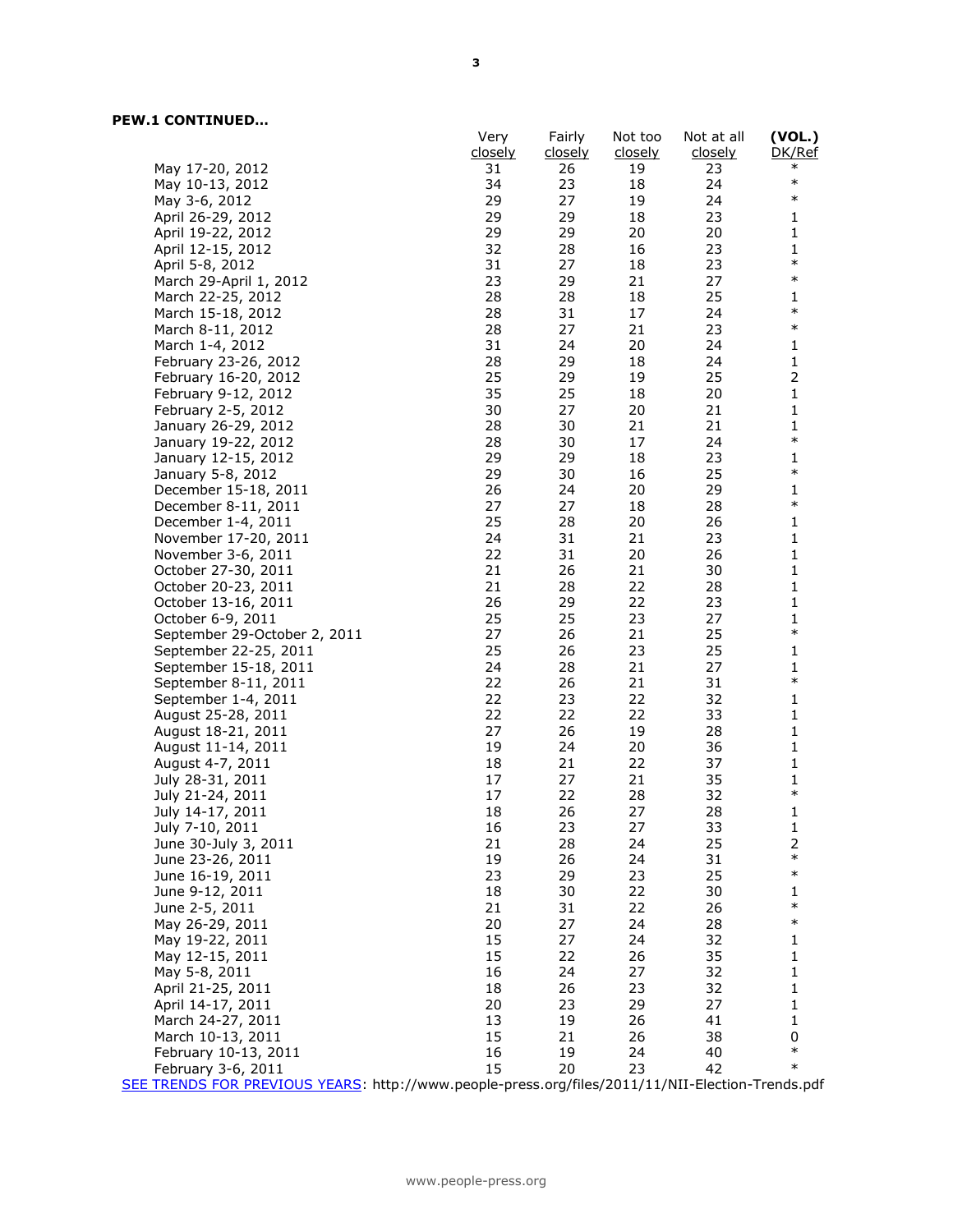|    |                                                             | Very<br><u>closely</u> | Fairly<br><u>closely</u> | Not too<br><u>closely</u> | Not at all<br>closely | (VOL.)<br>DK/Ref |
|----|-------------------------------------------------------------|------------------------|--------------------------|---------------------------|-----------------------|------------------|
| d. | Political violence in Syria                                 |                        |                          |                           |                       |                  |
|    | June 28-July 1, 2012                                        | 13                     | 19                       | 26                        | 42                    | $\ast$           |
|    | June 14-17, 2012                                            | 15                     | 24                       | 21                        | 40                    | 1                |
|    | May 31-June 3, 2012                                         | 12                     | 25                       | 25                        | 37                    | 1                |
|    | <b>TRENDS FOR COMPARISON:</b>                               |                        |                          |                           |                       |                  |
|    | April 12-15, 2012: International efforts to                 |                        |                          |                           |                       |                  |
|    | stop political violence in Syria                            | 14                     | 23                       | 25                        | 37                    | 1                |
|    | April 5-8, 2012                                             | 15                     | 21                       | 27                        | 37                    | $\mathbf{1}$     |
|    | March 15-28, 2012: Political violence in                    |                        |                          |                           |                       |                  |
|    | Syria                                                       | 16                     | 26                       | 27                        | 30                    | 1                |
|    | March 8-11, 2012                                            | 17                     | 23                       | 23                        | 37                    | 1                |
|    | February 23-26, 2012                                        | 18                     | 24                       | 21                        | 35                    | 1                |
|    | February 9-12, 2012                                         | 17                     | 23                       | 23                        | 36                    | $\ast$           |
|    | January 12-15, 2012                                         | 12                     | 17                       | 26                        | 45                    | 1                |
|    | August 4-7, 2011: Political violence                        |                        |                          |                           |                       |                  |
|    | following uprisings in Syria                                | 10                     | 19                       | 26                        | 44                    | 1                |
|    | May 5-8, 2011                                               | 14                     | 27                       | 30                        | 28                    | 1                |
|    | June 2-5, 2011: Anti-government protests                    |                        |                          |                           |                       |                  |
|    | and violence in some Middle Eastern                         |                        |                          |                           |                       |                  |
|    | countries                                                   | 18                     | 25                       | 25                        | 32                    | $\ast$           |
|    | April 28-May 1, 2011                                        | 18                     | 29                       | 25                        | 27                    | 1                |
|    | February 3-6, 2011: Anti-government                         |                        |                          |                           |                       |                  |
|    | protests in Egypt and other Middle Eastern                  |                        |                          |                           |                       |                  |
|    | countries                                                   | 32                     | 35                       | 16                        | 18                    | $\ast$           |
|    | January 27-30, 2011                                         | 17                     | 26                       | 21                        | 35                    | $\ast$           |
| е. | The Supreme Court decision on Arizona's                     |                        |                          |                           |                       |                  |
|    | immigration law                                             |                        |                          |                           |                       |                  |
|    | June 28-July 1, 2012                                        | 29                     | 21                       | 19                        | 30                    | 1                |
|    | <b>TRENDS FOR COMPARISON:</b>                               |                        |                          |                           |                       |                  |
|    | July 29-August 1, 2010: A court ruling that                 |                        |                          |                           |                       |                  |
|    | stops most of Arizona's immigration law                     | 40                     | 32                       | 17                        | 10                    |                  |
|    | from going into effect<br>July 8-11, 2010: The U.S. Justice |                        |                          |                           |                       | 1                |
|    |                                                             |                        |                          |                           |                       |                  |
|    | Department challenging the legality of                      |                        |                          |                           |                       |                  |
|    | Arizona's recent immigration law                            | 30                     | 27                       | 19                        | 23                    | 1                |
|    | July 1-5, 2010: The issue of immigration                    | 34                     | 30                       | 20                        | 14                    | 1                |
|    | May 7-10, 2010: A new Arizona law that                      |                        |                          |                           |                       |                  |
|    | gives police more authority to question                     |                        |                          |                           |                       |                  |
|    | people they suspect might be illegal                        |                        |                          |                           |                       |                  |
|    | <i>immigrants</i>                                           | 38                     | 27<br>31                 | 13<br>13                  | 21<br>20              | 1<br>$\ast$      |
|    | April 30-May 3, 2010                                        | 36                     |                          |                           |                       |                  |
|    | October 12-15, 2007: The issue of                           |                        |                          |                           |                       | $\ast$           |
|    | immigration                                                 | 23                     | 29                       | 19                        | 29                    |                  |
|    | June 29-July 2, 2007: The debate in                         |                        |                          |                           |                       | $\ast$           |
|    | Congress over new immigration policy                        | 26                     | 30                       | 21                        | 23                    | $\ast$           |
|    | June 22-25, 2007                                            | 24                     | 28                       | 22                        | 26                    |                  |
|    | June 15-18, 2007                                            | 22                     | 32                       | 21                        | 25                    | $\ast$           |
|    | June 8-11, 2007                                             | 24                     | 29                       | 20                        | 26                    | 1                |
|    | May 24-27, 2007                                             | 27                     | 31                       | 22                        | 19                    | 1                |
|    | April 12-16, 2007: The issue of                             |                        |                          |                           |                       |                  |
|    | immigration                                                 | 21                     | 29                       | 24                        | 26                    | $\ast$           |
|    | August, 2006                                                | 34                     | 40                       | 16                        | 9                     | 1                |
|    | June, 2006                                                  | 36                     | 41                       | 15                        | 7                     | 1                |
|    | May, 2006                                                   | 44                     | 33                       | 13                        | 9                     | $\mathbf 1$      |
|    | April, 2006                                                 | 39                     | 34                       | 16                        | 10                    | 1                |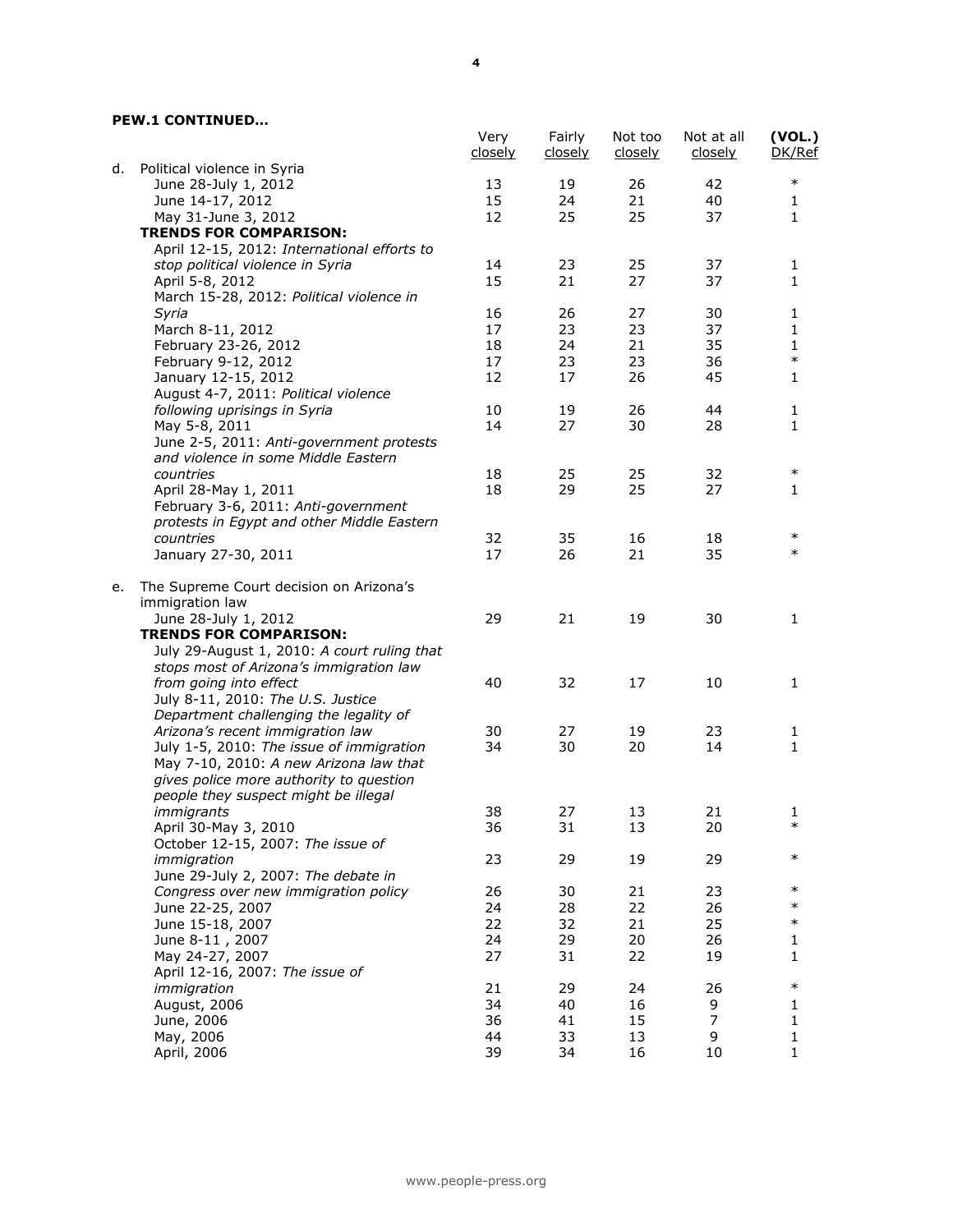|    |                                                                                                                                                                     | Very<br>closely | Fairly<br>closely | Not too<br>closely | Not at all<br>closely | (VOL.)<br>DK/Ref |
|----|---------------------------------------------------------------------------------------------------------------------------------------------------------------------|-----------------|-------------------|--------------------|-----------------------|------------------|
|    | December, 1994: Passage of Proposition<br>187, the California law that bars education,<br>health and welfare benefits from illegal<br>immigrants and their children | 26              | 32                | 22                 | 20                    | $\ast$           |
| f. | The Supreme Court decision on the 2010                                                                                                                              |                 |                   |                    |                       |                  |
|    | health care law                                                                                                                                                     |                 |                   |                    |                       |                  |
|    | June 28-July 1, 2012<br><b>TRENDS FOR COMPARISON:</b><br>March 29-April 1, 2012: Supreme Court                                                                      | 45              | 21                | 14                 | 19                    | $\ast$           |
|    | hearings about the 2010 health care reform<br>law                                                                                                                   | 29              | 27                | 17                 | 27                    | $\ast$           |
|    | November 17-20, 2011: The U.S. Supreme<br>Court agreeing to hear legal challenges to<br>last year's health care reform law                                          | 18              | 24                | 24                 | 33                    | 1                |
|    | February 3-6, 2011: A federal judge ruling<br>that part of the new health care law is                                                                               |                 |                   |                    |                       |                  |
|    | unconstitutional<br>January 20-23, 2011: News about                                                                                                                 | 25              | 28                | 19                 | 28                    | 1                |
|    | Republican efforts to repeal last year's<br>health care law<br>December 16-19, 2010: A federal judge                                                                | 29              | 29                | 20                 | 21                    | 1                |
|    | ruling that parts of the new health care law<br>are unconstitutional<br>September 23-26, 2010: News about                                                           | 28              | 24                | 17                 | 30                    | 1                |
|    | portions of this year's health care reform<br>law beginning to take effect                                                                                          | 37              | 31                | 17                 | 14                    | 1                |
| g. | The House of Representatives voting to hold<br>Attorney General Eric Holder in contempt for<br>not sharing documents related to a gun-<br>trafficking investigation |                 |                   |                    |                       |                  |
|    | June 28-July 1, 2012<br><b>TRENDS FOR COMPARISON:</b><br>June 21-24, 2012: A Congressional<br>committee voting to hold Attorney General                             | 22              | 15                | 22                 | 40                    | 1                |
|    | Eric Holder in contempt for not sharing<br>documents related to a gun-trafficking<br>investigation                                                                  | 15              | 17                | 18                 | 49                    | $\ast$           |
|    |                                                                                                                                                                     |                 |                   |                    |                       |                  |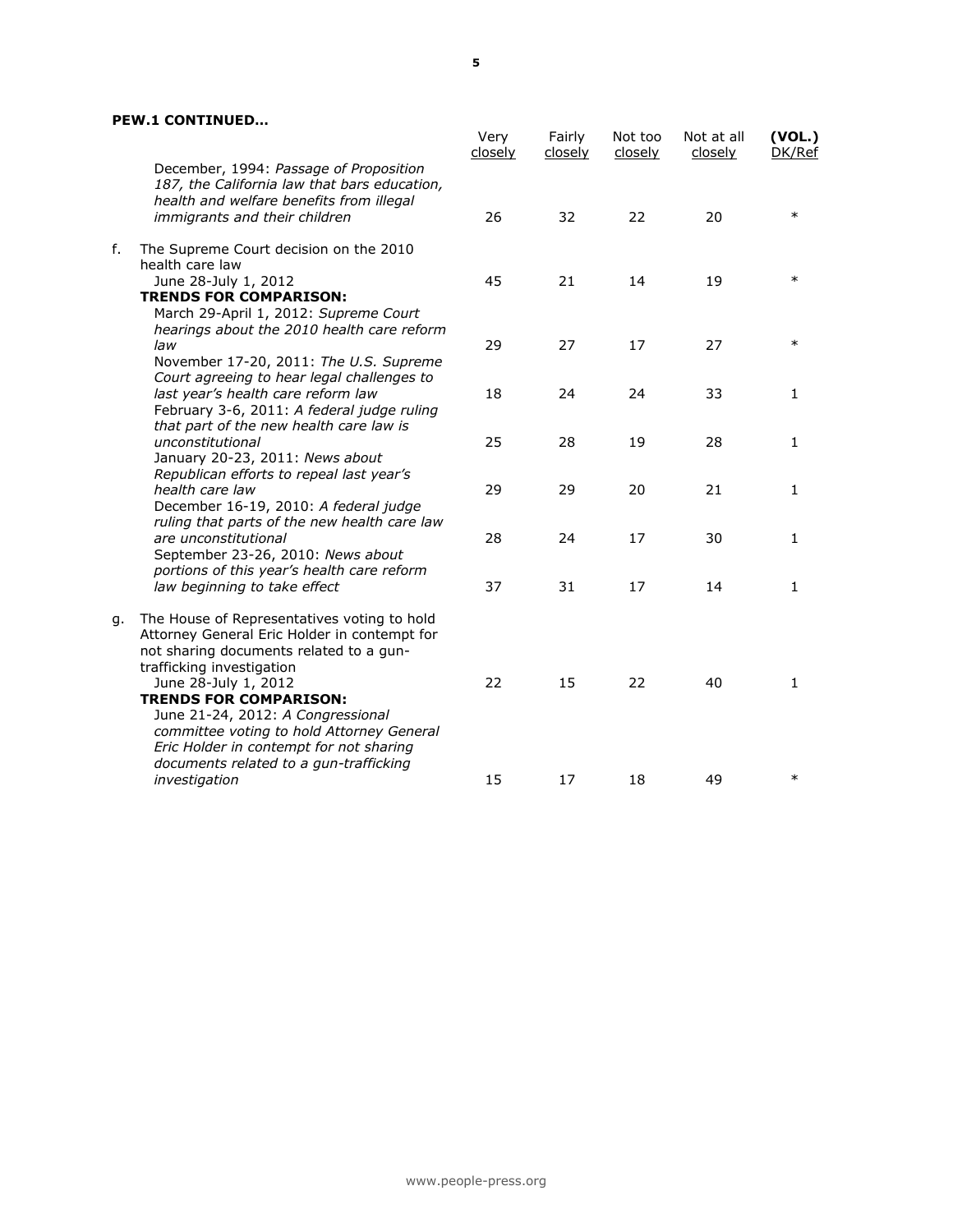# **ASK ALL:**

PEW.2 From what you've read and heard about the Supreme Court's ruling on the 2010 health care law, would you say you strongly approve, approve, disapprove, or strongly disapprove of their decision?

June 28-July 1

- 14 Strongly approve<br>22 Approve
- Approve
- Disapprove
- 19 Disapprove strongly<br>24 Don't know/Refused
- Don't know/Refused **(VOL.)**

#### **ASK ALL:**

PEW.3 From what you've read and heard, did the Supreme Court **[READ AND RANDOMIZE]** most of the provisions in the health care law?

June 28-July 1

- 
- 55 Uphold<br>15 Reject
- Reject
- Don't know/Refused **(VOL.)**

#### **ASK ALL:**

PEW.4 What ONE word best describes your reaction to the Supreme Court's ruling on the health care law? **[IF "DON'T KNOW," PROBE ONCE WITH:** It can be anything, just the ONE word that comes to mind…**]** 

| NOTE: The numbers listed represent the number of respondents who offered each response; the numbers |  |  |  |  |  |  |
|-----------------------------------------------------------------------------------------------------|--|--|--|--|--|--|
| <u>are not</u> percentages.                                                                         |  |  |  |  |  |  |

| June 28-July 1 |                              | June 28-July 1 |                    |
|----------------|------------------------------|----------------|--------------------|
| 2012           |                              | 2012           |                    |
| 65             | Disappointed                 | 5              | Upset              |
| 65             | Surprised                    | 5              | Worried            |
| 46             | Good                         | 4              | Amazing/Amazed     |
| 28             | Happy                        | 4              | Anger/Angry        |
| 23             | Disgusted                    | 4              | Awful              |
| 19             | Shocked                      | 4              | <b>Disagree</b>    |
| 17             | Great                        | 4              | <b>Dislike</b>     |
| 15             | Fair                         | $\overline{4}$ | Excellent          |
| 15             | Satisfied                    | 4              | Right              |
| 12             | Approve                      | 4              | Stupid             |
| 12             | Disapprove                   | 4              | Wrong              |
| 11             | Confused/Confusing/Confusion | 4              | Unconstitutional   |
| 11             | Okay                         | 4              | Unhappy            |
| 10             | Appalled                     | 317            | Other              |
| 10             | Pleased                      | 171            | Don't know/Refused |
| 10             | Relief/Relieved              |                |                    |
| 10             | Unfair                       |                |                    |
| 8              | <b>Bad</b>                   |                |                    |
| 8              | Indifferent                  |                |                    |
| 8              | <b>Sucks</b>                 |                |                    |
| 7              | Agree                        |                |                    |
| 7              | Concerned                    |                |                    |
| 7              | Outraged/Outrageous          |                |                    |
| 6              | Ecstatic                     |                |                    |
| 6              | Glad                         |                |                    |
| 6              | Unsurprised                  |                |                    |
| 6              | Poor                         |                |                    |
| 6              | Terrible                     |                |                    |
| 5              | Taxes                        |                |                    |
| 5              | Undecided                    |                |                    |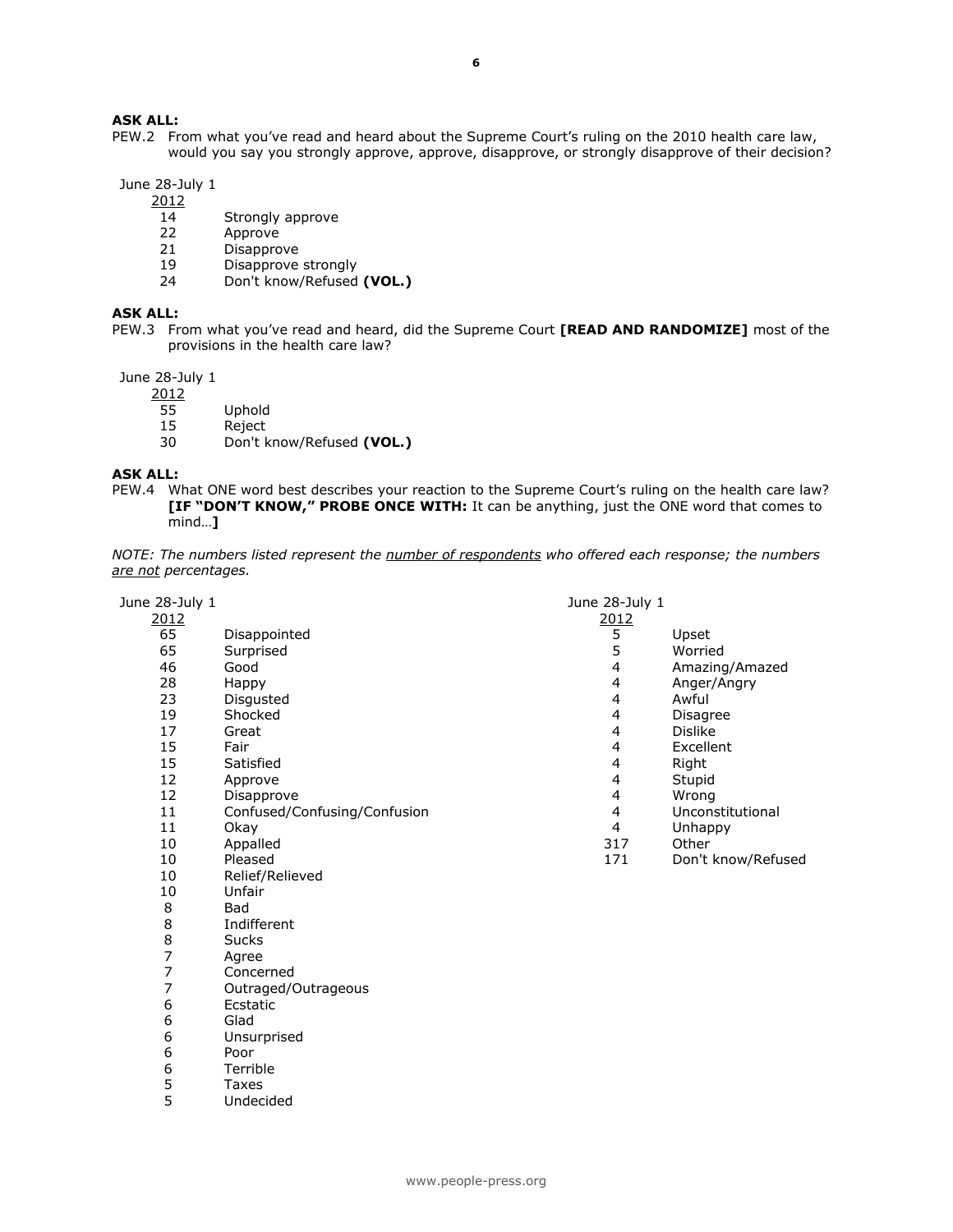#### **PEW RESEARCH CENTER June 21-24, 2012, OMNIBUS FINAL TOPLINE N=1,002**

#### **ASK ALL:**

PEW.1 As I read a list of some stories covered by news organizations this past week, please tell me if you happened to follow each news story very closely, fairly closely, not too closely, or not at all closely. First, **[INSERT ITEM; RANDOMIZE;] [IF NECESSARY** "Did you follow **[ITEM]** very closely, fairly closely, not too closely or not at all closely?"**]**

|    |                                    | Very<br>closely | Fairly<br>closely | Not too<br>closely | Not at all<br><u>closely</u> | (VOL.)<br>DK/Ref |
|----|------------------------------------|-----------------|-------------------|--------------------|------------------------------|------------------|
| a. | Reports about the condition of the |                 |                   |                    |                              |                  |
|    | U.S. economy                       |                 |                   |                    |                              |                  |
|    | June 21-24, 2012                   | 33              | 32                | 17                 | 17                           | $\ast$           |
|    | June 14-17, 2012                   | 39              | 28                | 15                 | 17                           | $\ast$           |
|    | June 7-10, 2012                    | 35              | 32                | 15                 | 18                           | $\ast$           |
|    | May 31-June 3, 2012                | 37              | 34                | 13                 | 14                           | 1                |
|    | May 24-27, 2012                    | 33              | 31                | 19                 | 16                           | 1                |
|    | May 17-20, 2012                    | 35              | 30                | 16                 | 19                           | $\ast$           |
|    | May 10-13, 2012                    | 40              | 26                | 16                 | 17                           | $\ast$           |
|    | May 3-6, 2012                      | 38              | 29                | 13                 | 20                           | $\ast$           |
|    | April 26-29, 2012                  | 34              | 32                | 17                 | 16                           | 1                |
|    | April 19-22, 2012                  | 35              | 35                | 13                 | 14                           | $\overline{2}$   |
|    | April 12-15, 2012                  | 39              | 28                | 16                 | 17                           | 1                |
|    | April 5-8, 2012                    | 37              | 31                | 16                 | 16                           | 1                |
|    | March 29-April 1, 2012             | 34              | 33                | 15                 | 18                           | 1                |
|    | March 22-25, 2012                  | 36              | 29                | 16                 | 18                           | 1                |
|    | March 15-18, 2012                  | 40              | 35                | 11                 | 14                           | 1                |
|    | March 8-11, 2012                   | 37              | 32                | 14                 | 17                           | $\ast$           |
|    | March 1-4, 2012                    | 41              | 27                | 15                 | 17                           | 1                |
|    | February 23-26, 2012               | 37              | 33                | 14                 | 15                           | 1                |
|    | February 16-20, 2012               | 33              | 32                | 16                 | 17                           | 1                |
|    | February 9-12, 2012                | 42              | 30                | 14                 | 13                           | 1                |
|    | February 2-5, 2012                 | 38              | 32                | 16                 | 13                           | 1                |
|    | January 26-29, 2012                | 35              | 31                | 16                 | 19                           | $\ast$           |
|    | January 19-22, 2012                | 35              | 30                | 16                 | 19                           | 1                |
|    | January 12-15, 2012                | 33              | 32                | 14                 | 20                           | 1                |
|    | January 5-8, 2012                  | 39              | 31                | 15                 | 15                           | $\ast$           |
|    | December 15-18, 2011               | 36              | 32                | 14                 | 16                           | 1                |
|    | December 8-11, 2011                | 41              | 29                | 13                 | 16                           | 1                |
|    | December 1-4, 2011                 | 40              | 33                | 13                 | 13                           | 1                |
|    | November 17-20, 2011               | 35              | 33                | 16                 | 15                           | 1                |
|    | November 10-13, 2011               | 39              | 31                | 15                 | 14                           | $\ast$           |
|    | November 3-6, 2011                 | 37              | 31                | 15                 | 17                           | 1                |
|    | October 27-30, 2011                | 38              | 33                | 14                 | 15                           | 1                |
|    | October 20-23, 2011                | 38              | 32                | 14                 | 16                           | 1                |
|    | October 13-16, 2011                | 39              | 32                | 14                 | 14                           | $\ast$           |
|    | October 6-9, 2011                  | 43              | 28                | 14                 | 14                           | 1                |
|    | September 29-October 2, 2011       | 46              | 26                | 14                 | 14                           | $\ast$           |
|    | September 22-25, 2011              | 44              | 33                | 11                 | 11                           | $\ast$           |
|    | September 8-11, 2011               | 40              | 30                | 15                 | 14                           | 1                |
|    | September 1-4, 2011                | 44              | 30                | 11                 | 15                           | $\ast$           |
|    | August 25-28, 2011                 | 44              | 28                | 14                 | 13                           | 1                |
|    | August 18-21, 2011                 | 44              | 29                | 12                 | 14                           | 1                |
|    | August 4-7, 2011                   | 46              | 30                | 11                 | 13                           | 1                |
|    | July 28-31, 2011                   | 43              | 30                | 13                 | 13                           | $\ast$           |
|    | July 21-24, 2011                   | 41              | 32                | 13                 | 13                           | 1                |
|    | July 14-17, 2011                   | 41              | 30                | 14                 | 14                           | $\mathbf 1$      |
|    | July 7-10, 2011                    | 36              | 30                | 15                 | 18                           | 1                |
|    |                                    |                 |                   |                    |                              |                  |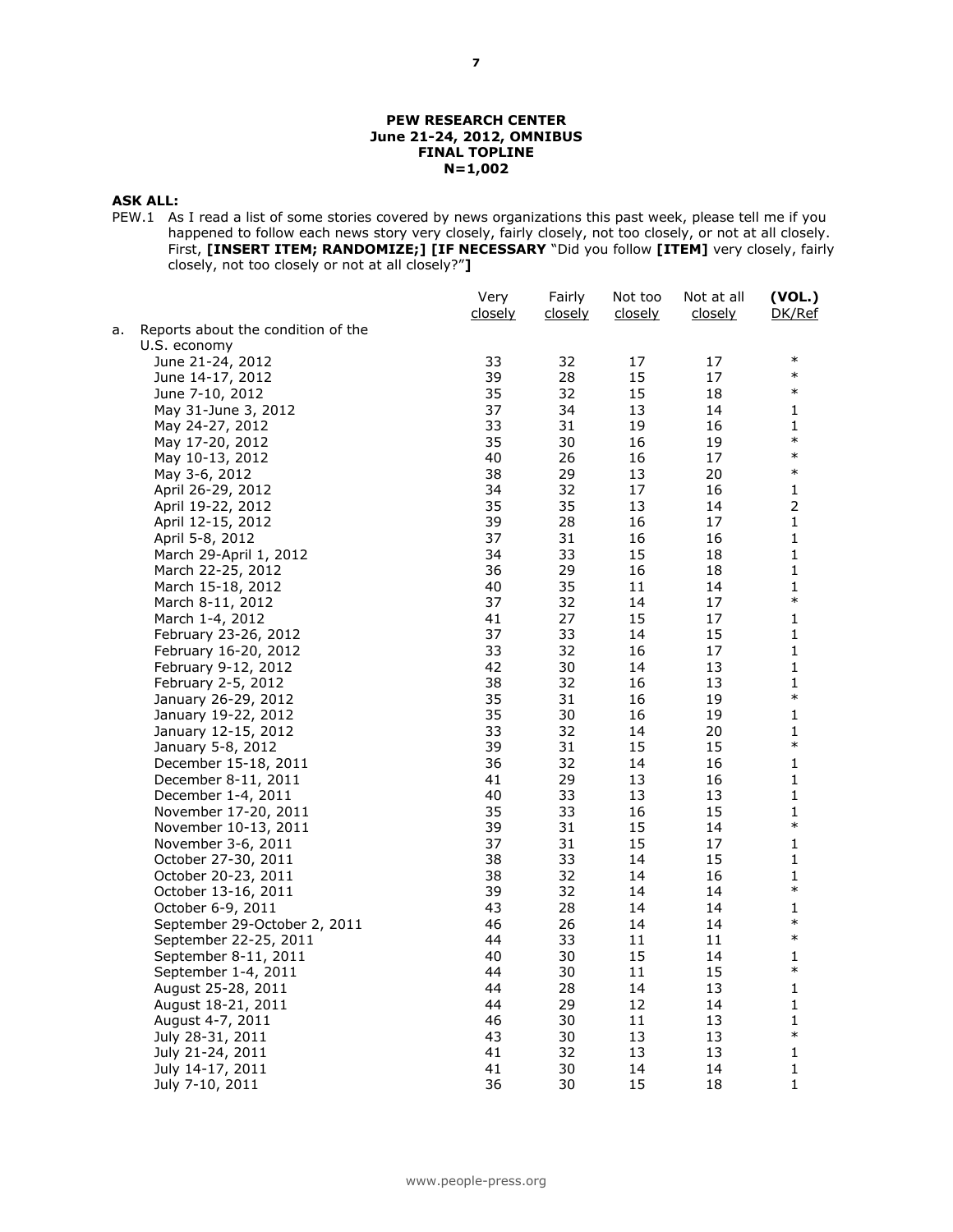|    |                                                                                                 | Very    | Fairly  | Not too        | Not at all | (VOL.)           |
|----|-------------------------------------------------------------------------------------------------|---------|---------|----------------|------------|------------------|
|    |                                                                                                 | closely | closely | <u>closely</u> | closely    | DK/Ref           |
|    | June 30-July 3, 2011                                                                            | 38      | 32      | 13             | 16         | 1                |
|    | June 23-26, 2011                                                                                | 37      | 29      | 15             | 19         | $\ast$<br>$\ast$ |
|    | June 16-19, 2011                                                                                | 39      | 33      | 14             | 13         |                  |
|    | June 9-12, 2011                                                                                 | 39      | 30      | 15             | 16         | 1                |
|    | June 2-5, 2011                                                                                  | 35      | 34      | 17             | 14         | $\ast$           |
|    | May 19-22, 2011                                                                                 | 33      | 34      | 17             | 16         | $\ast$           |
|    | May 12-15, 2011                                                                                 | 32      | 32      | 17             | 18         | $\mathbf 2$      |
|    | May 5-8, 2011                                                                                   | 40      | 35      | 15             | 9          | $\mathbf 1$      |
|    | April 21-25, 2011                                                                               | 41      | 33      | 12             | 14         | $\ast$           |
|    | April 14-17, 2011                                                                               | 44      | 30      | 14             | 12         | 1                |
|    | April 7-10, 2011                                                                                | 46      | 30      | 14             | 10         | $\ast$           |
|    | March 31-April 3, 2011                                                                          | 42      | 31      | 16             | 11         | 0                |
|    | March 24-27, 2011                                                                               | 36      | 32      | 17             | 15         | $\ast$           |
|    | March 17-20, 2011                                                                               | 38      | 32      | 17             | 13         | $\ast$           |
|    | March 10-13, 2011                                                                               | 40      | 30      | 16             | 13         | $\ast$           |
|    | March 3-6, 2011                                                                                 | 37      | 31      | 17             | 13         | 1                |
|    | February 24-27, 2011                                                                            | 49      | 29      | 11             | 10         | $\ast$           |
|    | February 17-20, 2011                                                                            | 35      | 33      | 14             | 17         | $\ast$           |
|    | February 10-13, 2011                                                                            | 36      | 34      | 13             | 16         | $\ast$           |
|    | February 3-6, 2011                                                                              | 35      | 37      | 14             | 14         | $\ast$           |
|    | January 20-23, 2011                                                                             | 37      | 33      | 14             | 15         | 1                |
|    | January 13-16, 2011                                                                             | 37      | 29      | 15             | 18         | $\mathbf 1$      |
|    | January 6-9, 2011                                                                               | 39      | 37      | 11             | 12         | 1                |
|    | SEE TRENDS FOR PREVIOUS YEARS: http://www.people-press.org/files/2011/11/NII-Economy-Trends.pdf |         |         |                |            |                  |
|    |                                                                                                 |         |         |                |            |                  |
| b. | General elections in Greece                                                                     |         |         |                |            | $\ast$           |
|    | June 21-24, 2012                                                                                | 9       | 18      | 22             | 51         |                  |
|    | <b>TRENDS FOR COMPARISON:</b>                                                                   |         |         |                |            |                  |
|    | June 14-17, 2012: Reports about economic                                                        |         |         |                |            | $\ast$           |
|    | problems in several European countries                                                          | 21      | 27      | 20             | 32         |                  |
|    | June 7-10, 2012                                                                                 | 18      | 27      | 21             | 34         | 1                |
|    | May 31-June 3, 2012                                                                             | 17      | 27      | 23             | 33         | 1                |
|    | May 17-20, 2012: Political and economic                                                         |         |         |                |            | $\ast$           |
|    | uncertainty in Greece                                                                           | 15      | 22      | 22             | 41         |                  |
|    | May 10-13, 2012: Reports about economic                                                         |         |         |                |            | $\ast$           |
|    | problems in several European countries                                                          | 17      | 24      | 24             | 34         | $\ast$           |
|    | May 3-6, 2012                                                                                   | 16      | 23      | 24             | 36         |                  |
|    | February 16-20, 2012: Efforts to deal with                                                      |         |         |                |            | $\ast$           |
|    | the debt crisis in Europe                                                                       | 11      | 21      | 23             | 45         |                  |
|    | January 12-15, 2012                                                                             | 12      | 23      | 23             | 42         | 1                |
|    | December 8-11, 2011                                                                             | 14      | 22      | 27             | 37         | 1                |
|    | December 1-4, 2011                                                                              | 14      | 24      | 25             | 36         | 1                |
|    | November 10-13, 2011: Efforts to deal                                                           |         |         |                |            |                  |
|    | with the debt crisis in Greece and Italy                                                        | 15      | 23      | 23             | 38         | 1                |
|    | November 3-6, 2011: Efforts to deal with                                                        |         |         |                |            |                  |
|    | the debt crisis in Greece and other                                                             |         |         |                |            |                  |
|    | European countries                                                                              | 18      | 26      | 21             | 34         | 1<br>$\ast$      |
|    | October 27-30, 2011                                                                             | 12      | 27      | 24             | 36         |                  |
|    | September 29-October 2, 2011: The debt                                                          |         |         |                |            |                  |
|    | crisis in Greece and other European                                                             |         |         |                |            |                  |
|    | countries                                                                                       | 15      | 21      | 24             | 39         | 1                |
|    | September 15-18, 2011                                                                           | 16      | 23      | 24             | 37         | 1                |
|    | August 18-21, 2011: The debate among                                                            |         |         |                |            |                  |
|    | European leaders on how to address the                                                          |         |         |                |            |                  |
|    | region's debt crisis                                                                            | 12      | 21      | 22             | 44         | 1                |
|    | August 11-14, 2011: Riots in London and                                                         |         |         |                |            |                  |
|    | other parts of Britain                                                                          | 17      | 28      | 21             | 32         | 1                |
|    |                                                                                                 |         |         |                |            |                  |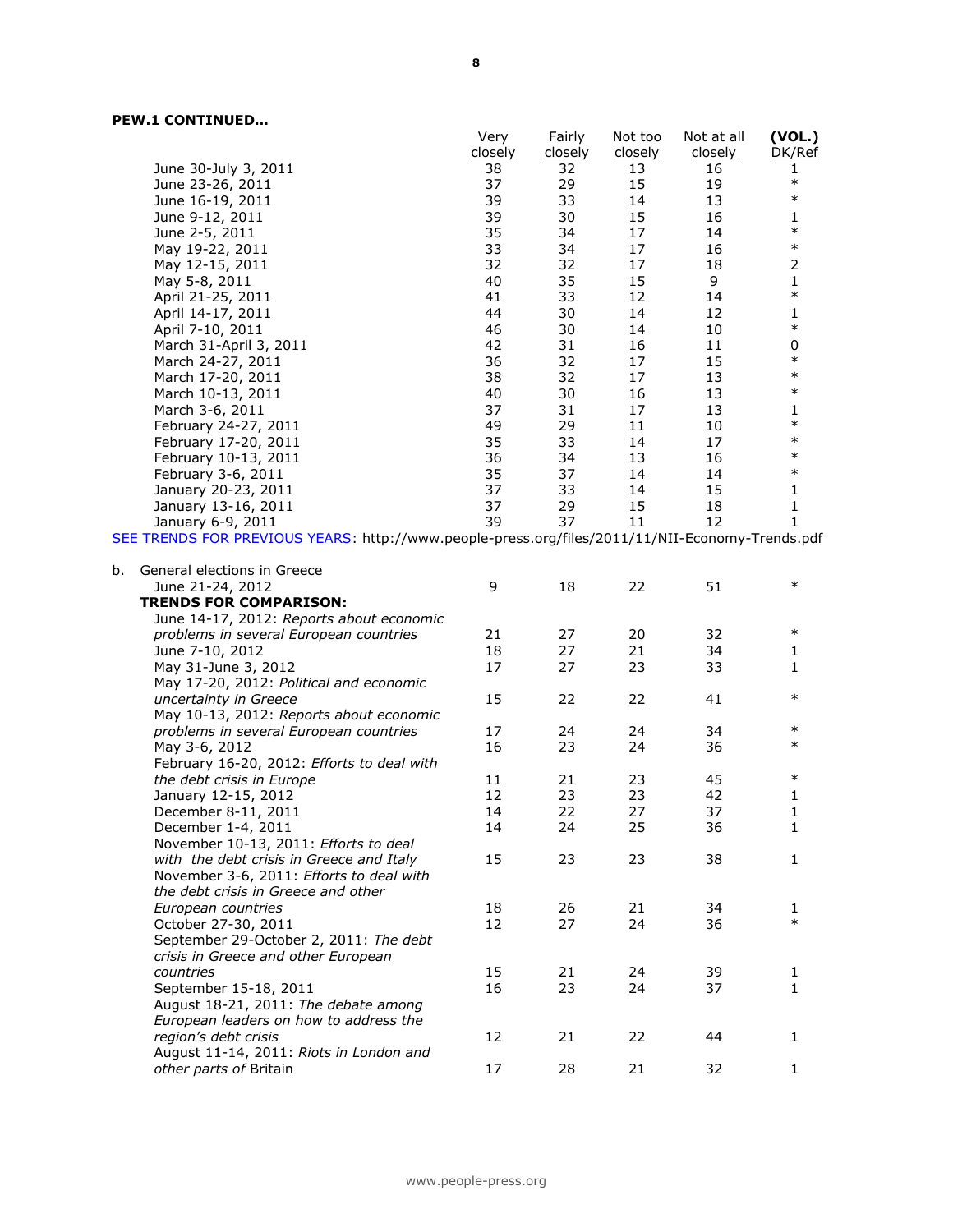|    | June 30-July 3, 2011: The financial crisis                                                          | Very<br>closely | Fairly<br>closely | Not too<br>closely | Not at all<br>closely | (VOL.)<br>DK/Ref      |
|----|-----------------------------------------------------------------------------------------------------|-----------------|-------------------|--------------------|-----------------------|-----------------------|
|    | and violent protests in Greece<br>June 16-19, 2011<br>May 13-16, 2010: A trillion-dollar bailout    | 14<br>10        | 22<br>20          | 23<br>25           | 39<br>45              | 1<br>1                |
|    | package for European governments facing<br>debt problems<br>May 7-10, 2010: The financial crisis in | 21              | 26                | 24                 | 28                    | 2                     |
|    | Greece and violent protests there<br>April 30-May 3, 2010: The financial crisis in                  | 19              | 23                | 26                 | 31                    | $\ast$                |
|    | Greece                                                                                              | 6               | 15                | 28                 | 51                    | 1                     |
|    | October, 1998: Financial instability around<br>the world                                            | 32              | 40                | 19                 | 9                     | $\ast$                |
|    | September, 1998: Economic and political<br>instability in Russia                                    | 18              | 30                | 28                 | 24                    | $\ast$                |
|    | Late August, 1998: Economic problems in<br>Russia                                                   | 8               | 22                | 29                 | 41                    | $\ast$                |
|    | January, 1998: The deepening financial<br>crisis in many Asian countries                            | 15              | 25                | 27                 | 33                    | $\ast$                |
|    | March, 1995: The financial and political<br>instability in Mexico                                   | 12              | 28                | 30                 | 29                    | $\mathbf{1}$          |
| c. | News about candidates for the 2012<br>presidential election                                         |                 |                   |                    |                       |                       |
|    | June 21-24, 2012                                                                                    | 27              | 30                | 17                 | 25                    | 1                     |
|    | June 14-17, 2012                                                                                    | 31              | 30                | 15                 | 24                    | $\ast$                |
|    | June 7-10, 2012                                                                                     | 30              | 29                | 16                 | 25                    | 1                     |
|    | May 31-June 3, 2012                                                                                 | 29              | 28                | 19                 | 23                    | 1                     |
|    | May 24-27, 2012<br>May 17-20, 2012                                                                  | 32<br>31        | 28<br>26          | 16<br>19           | 24<br>23              | 1<br>$\ast$           |
|    |                                                                                                     | 34              | 23                | 18                 | 24                    | $\ast$                |
|    | May 10-13, 2012<br>May 3-6, 2012                                                                    | 29              | 27                | 19                 | 24                    | $\ast$                |
|    |                                                                                                     |                 |                   |                    |                       |                       |
|    | April 26-29, 2012                                                                                   | 29              | 29                | 18                 | 23                    | 1                     |
|    | April 19-22, 2012                                                                                   | 29              | 29                | 20                 | 20                    | 1                     |
|    | April 12-15, 2012                                                                                   | 32              | 28                | 16                 | 23                    | $\mathbf 1$<br>$\ast$ |
|    | April 5-8, 2012                                                                                     | 31              | 27                | 18                 | 23                    |                       |
|    | March 29-April 1, 2012                                                                              | 23              | 29                | 21                 | 27                    | $\ast$                |
|    | March 22-25, 2012                                                                                   | 28              | 28                | 18                 | 25                    | 1                     |
|    | March 15-18, 2012                                                                                   | 28              | 31                | 17                 | 24                    | $\ast$                |
|    | March 8-11, 2012                                                                                    | 28              | 27                | 21                 | 23                    | $\ast$                |
|    | March 1-4, 2012                                                                                     | 31              | 24                | 20                 | 24                    | 1                     |
|    | February 23-26, 2012                                                                                | 28              | 29                | 18                 | 24                    | $\mathbf 1$           |
|    | February 16-20, 2012                                                                                | 25              | 29                | 19                 | 25                    | $\mathcal{P}$         |
|    | February 9-12, 2012                                                                                 | 35              | 25                | 18                 | 20                    | 1                     |
|    | February 2-5, 2012                                                                                  | 30              | 27                | 20                 | 21                    | 1                     |
|    | January 26-29, 2012                                                                                 | 28              | 30                | 21                 | 21                    | 1                     |
|    | January 19-22, 2012                                                                                 | 28              | 30                | 17                 | 24                    | $\ast$                |
|    | January 12-15, 2012                                                                                 | 29              | 29                | 18                 | 23                    | 1                     |
|    | January 5-8, 2012                                                                                   | 29              | 30                | 16                 | 25                    | $\ast$                |
|    | December 15-18, 2011                                                                                | 26              | 24                | 20                 | 29                    | 1                     |
|    | December 8-11, 2011                                                                                 | 27              | 27                | 18                 | 28                    | $\ast$                |
|    | December 1-4, 2011                                                                                  | 25              | 28                | 20                 | 26                    | 1                     |
|    | November 17-20, 2011                                                                                | 24              | 31                | 21                 | 23                    | 1                     |
|    | November 3-6, 2011                                                                                  | 22              | 31                | 20                 | 26                    | 1                     |
|    | October 27-30, 2011                                                                                 | 21              | 26                | 21                 | 30                    | 1                     |
|    | October 20-23, 2011                                                                                 | 21              | 28                | 22                 | 28                    | 1                     |
|    | October 13-16, 2011                                                                                 | 26              | 29                | 22                 | 23                    | 1                     |
|    | October 6-9, 2011                                                                                   | 25              | 25                | 23                 | 27                    | 1                     |
|    | September 29-October 2, 2011                                                                        | 27              | 26                | 21                 | 25                    | $\ast$                |
|    | September 22-25, 2011                                                                               | 25              | 26                | 23                 | 25                    | 1                     |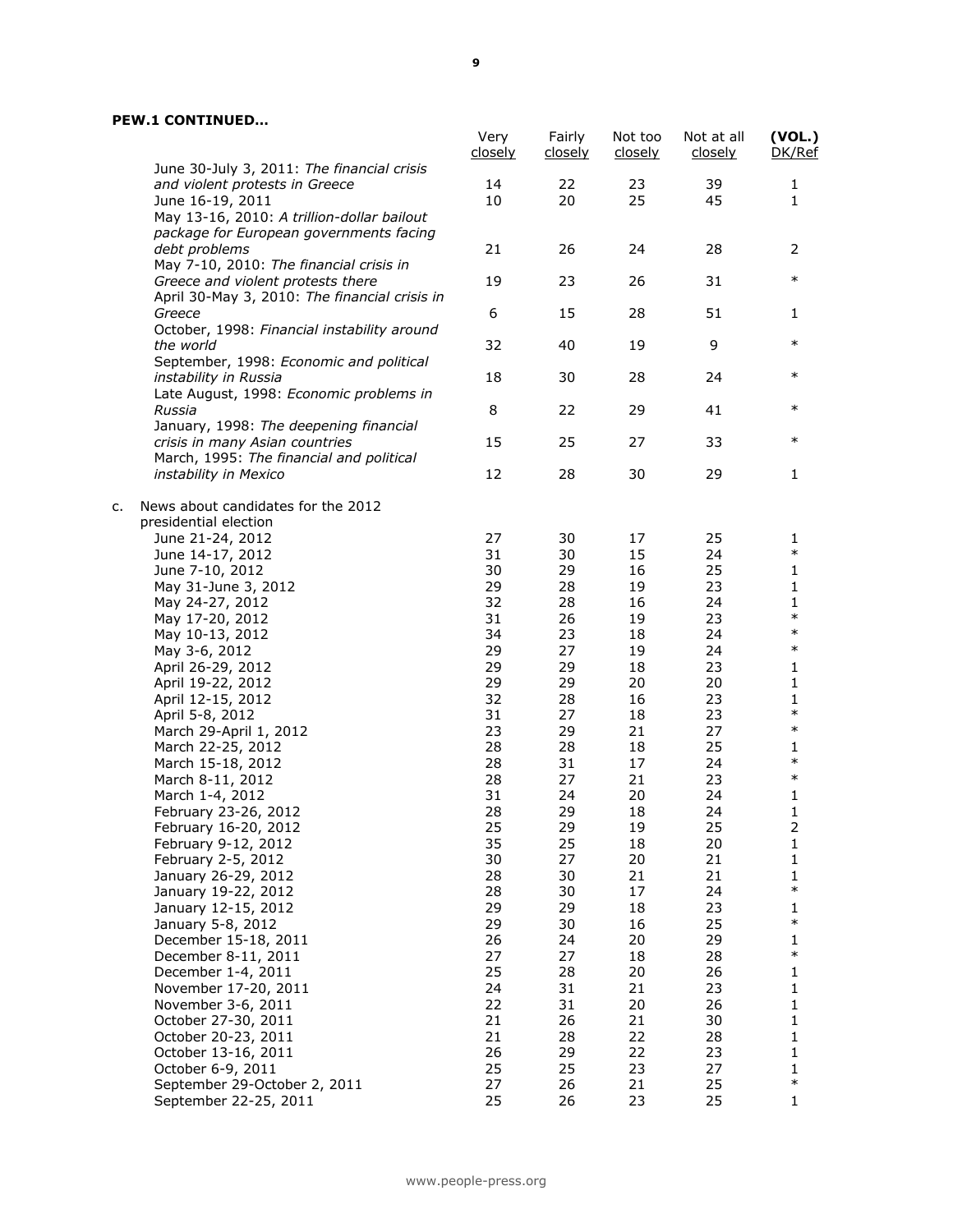|    |                                                                                                                | Very<br>closely | Fairly<br><u>closely</u> | Not too<br>closely | Not at all<br>closely | (VOL.)<br>DK/Ref         |
|----|----------------------------------------------------------------------------------------------------------------|-----------------|--------------------------|--------------------|-----------------------|--------------------------|
|    | September 15-18, 2011                                                                                          | 24              | 28                       | 21                 | 27                    | 1                        |
|    | September 8-11, 2011                                                                                           | 22              | 26                       | 21                 | 31                    | $\ast$                   |
|    |                                                                                                                | 22              | 23                       | 22                 | 32                    | 1                        |
|    | September 1-4, 2011                                                                                            | 22              | 22                       |                    | 33                    | $\mathbf{1}$             |
|    | August 25-28, 2011<br>August 18-21, 2011                                                                       | 27              | 26                       | 22<br>19           | 28                    | $\mathbf{1}$             |
|    |                                                                                                                |                 |                          |                    |                       |                          |
|    | August 11-14, 2011                                                                                             | 19              | 24                       | 20                 | 36                    | $\mathbf{1}$             |
|    | August 4-7, 2011                                                                                               | 18              | 21                       | 22                 | 37                    | $\mathbf{1}$             |
|    | July 28-31, 2011                                                                                               | 17              | 27                       | 21                 | 35                    | $\mathbf{1}$<br>$\ast$   |
|    | July 21-24, 2011                                                                                               | 17              | 22                       | 28                 | 32                    |                          |
|    | July 14-17, 2011                                                                                               | 18              | 26                       | 27                 | 28                    | 1                        |
|    | July 7-10, 2011                                                                                                | 16              | 23                       | 27                 | 33                    | $\mathbf{1}$             |
|    | June 30-July 3, 2011                                                                                           | 21              | 28                       | 24                 | 25                    | $\overline{2}$<br>$\ast$ |
|    | June 23-26, 2011                                                                                               | 19              | 26                       | 24                 | 31                    | $\ast$                   |
|    | June 16-19, 2011                                                                                               | 23              | 29                       | 23                 | 25                    |                          |
|    | June 9-12, 2011                                                                                                | 18              | 30                       | 22                 | 30                    | $\mathbf{1}$<br>$\ast$   |
|    | June 2-5, 2011                                                                                                 | 21              | 31                       | 22                 | 26                    |                          |
|    | May 26-29, 2011                                                                                                | 20              | 27                       | 24                 | 28                    | $\ast$                   |
|    | May 19-22, 2011                                                                                                | 15              | 27                       | 24                 | 32                    | 1                        |
|    | May 12-15, 2011                                                                                                | 15              | 22                       | 26                 | 35                    | $\mathbf{1}$             |
|    | May 5-8, 2011                                                                                                  | 16              | 24                       | 27                 | 32                    | $\mathbf{1}$             |
|    | April 21-25, 2011                                                                                              | 18              | 26                       | 23                 | 32                    | $\mathbf{1}$             |
|    | April 14-17, 2011                                                                                              | 20              | 23                       | 29                 | 27                    | 1                        |
|    | March 24-27, 2011                                                                                              | 13              | 19                       | 26                 | 41                    | $\mathbf{1}$             |
|    | March 10-13, 2011                                                                                              | 15              | 21                       | 26                 | 38                    | 0                        |
|    | February 10-13, 2011                                                                                           | 16              | 19                       | 24                 | 40                    | $\ast$                   |
|    | February 3-6, 2011                                                                                             | 15              | 20                       | 23                 | 42                    | $\ast$                   |
|    | SEE TRENDS FOR PREVIOUS YEARS: http://www.people-press.org/files/2011/11/NII-Election-Trends.pdf               |                 |                          |                    |                       |                          |
| d. | The trial of former Penn State football coach<br>Jerry Sandusky on charges that he sexually<br>abused children |                 |                          |                    |                       |                          |
|    | June 21-24, 2012                                                                                               | 20              | 28                       | 24                 | 27                    | 1                        |
|    | June 14-17, 2012                                                                                               | 20              | 24                       | 27                 | 29                    | $\ast$                   |
|    | December 15-18, 2011: A sex abuse                                                                              |                 |                          |                    |                       |                          |
|    | scandal at Penn State University                                                                               | 22              | 29                       | 23                 | 25                    | 1                        |
|    | December 8-11, 2011                                                                                            | 24              | 29                       | 24                 | 22                    | 1                        |
|    | November 17-20, 2011: A sex abuse                                                                              |                 |                          |                    |                       |                          |
|    | scandal at Penn State University                                                                               | 28              | 31                       | 21                 | 18                    | $\mathbf{1}$             |
|    | November 10-13, 2011: A sex abuse                                                                              |                 |                          |                    |                       |                          |
|    | scandal at Penn State University resulting                                                                     |                 |                          |                    |                       |                          |
|    | in the firing of the school's president and                                                                    |                 |                          |                    |                       |                          |
|    | football coach Joe Paterno                                                                                     | 34              | 29                       | 19                 | 18                    | 1                        |
|    | <b>TRENDS FOR COMPARISON:</b>                                                                                  |                 |                          |                    |                       |                          |
|    | August 18-21, 2011: Recent scandals in                                                                         |                 |                          |                    |                       |                          |
|    | college football                                                                                               | 10              | 12                       | 17                 | 61                    | $\ast$                   |
|    | September 16-19, 2010: Pope Benedict's                                                                         |                 |                          |                    |                       |                          |
|    | visit to Great Britain and his comments on                                                                     |                 |                          |                    |                       |                          |
|    | the Catholic Church's handling of sex-abuse                                                                    |                 |                          |                    |                       |                          |
|    | scandals                                                                                                       | 10              | 16                       | 26                 | 47                    | 1                        |
|    | April 23-26, 2010: Reports about the                                                                           |                 |                          |                    |                       |                          |
|    | Vatican's handling of sex-abuse scandals in                                                                    |                 |                          |                    |                       |                          |
|    | the Catholic Church                                                                                            | 14              | 28                       | 29                 | 29                    | $\ast$                   |
|    | March 26-29, 2010                                                                                              | 17              | 24                       | 28                 | 30                    | $\ast$                   |
|    | March 19-22, 2010                                                                                              | 8               | 18                       | 31                 | 42                    | 1                        |
|    | June, 2002: Reports of sexual abuses by                                                                        |                 |                          |                    |                       |                          |
|    | Catholic priests                                                                                               | 38              | 36                       | 17                 | 8                     | 1                        |
|    | May, 2002: The Pope and American                                                                               |                 |                          |                    |                       |                          |
|    | cardinals meeting in Rome about sexual                                                                         |                 |                          |                    |                       |                          |
|    | abuse by Catholic priests                                                                                      | 27              | 33                       | 21                 | 18                    | $\mathbf{1}$             |
|    |                                                                                                                |                 |                          |                    |                       |                          |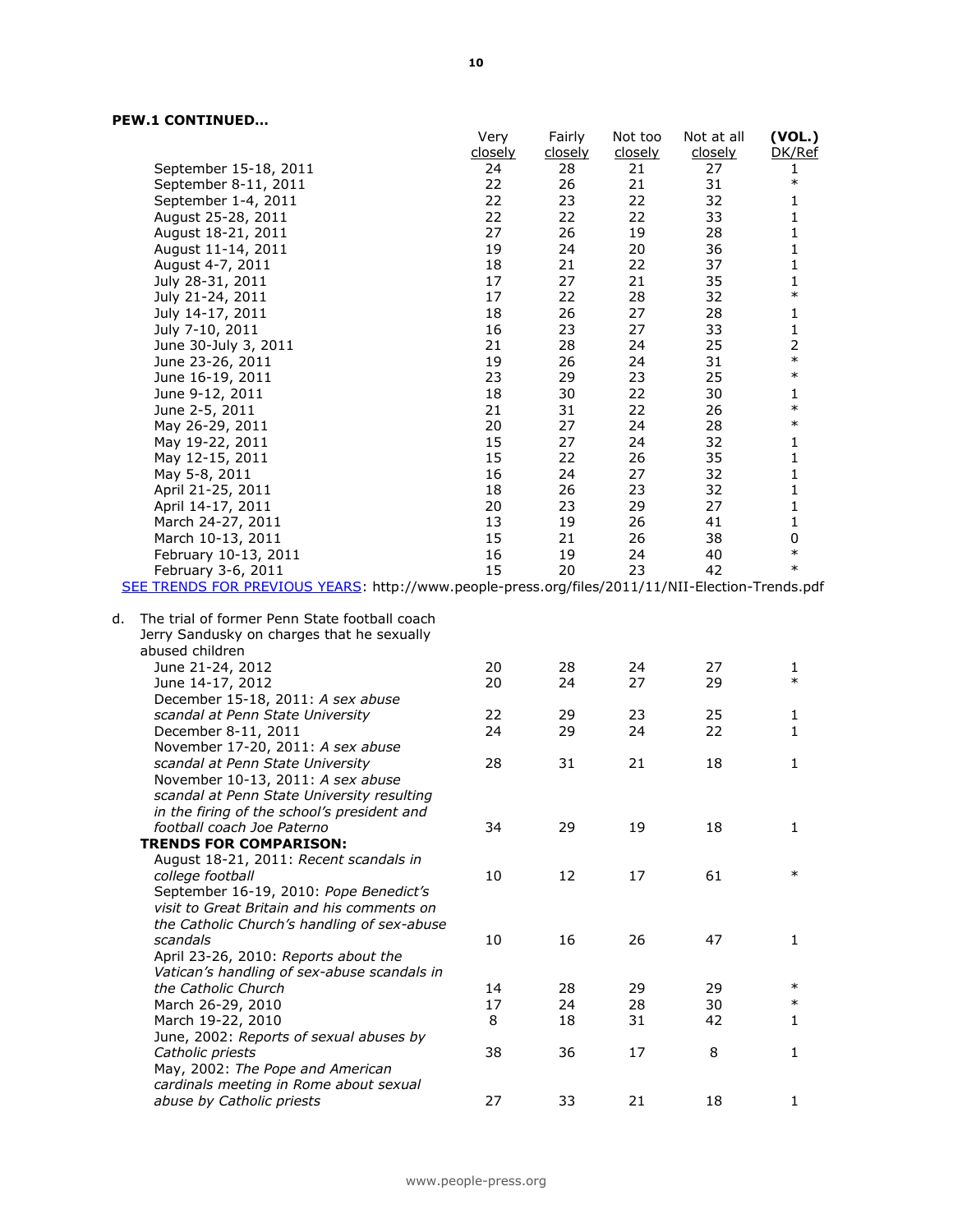|    |                                                                                                                                                                                      | Verv<br>closely | Fairly<br>closely | Not too<br>closely | Not at all<br>closely | (VOL.)<br>DK/Ref |
|----|--------------------------------------------------------------------------------------------------------------------------------------------------------------------------------------|-----------------|-------------------|--------------------|-----------------------|------------------|
|    | Early April, 2002: Reports of sexual abuses<br>by Catholic priests<br>December, 1993                                                                                                 | 27<br>18        | 34<br>32          | 25<br>31           | 13<br>18              |                  |
| e. | A Congressional committee voting to hold<br>Attorney General Eric Holder in contempt for<br>not sharing documents related to a gun-<br>trafficking investigation<br>June 21-24, 2012 | 15              | 17                | 18                 | 49                    | $\ast$           |
|    |                                                                                                                                                                                      |                 |                   |                    |                       |                  |

# **PEW.2-PEW.4 HELD FOR FUTURE RELEASE**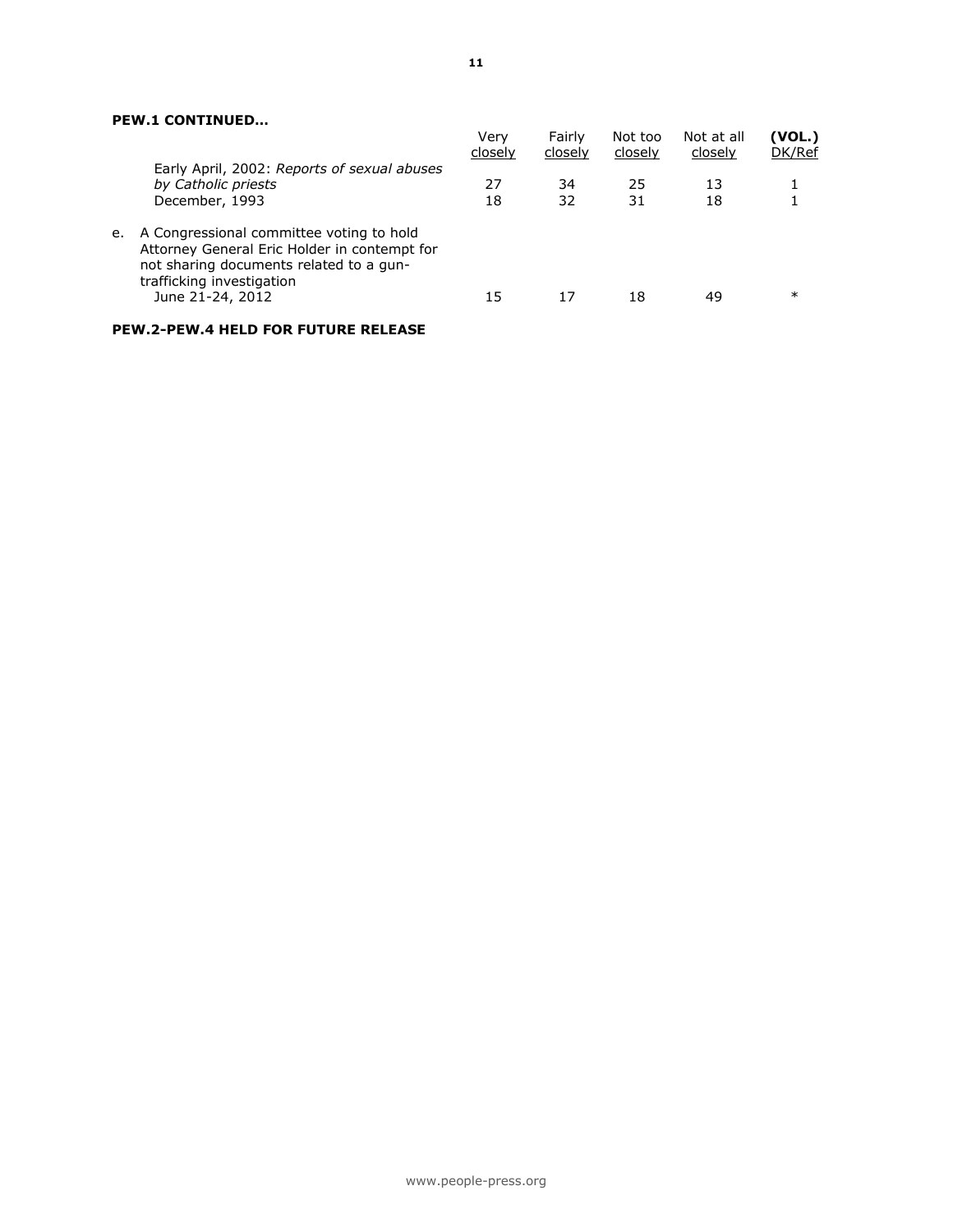#### **PEW RESEARCH CENTER June 14-17, 2012, OMNIBUS FINAL TOPLINE N=1,002**

#### **ASK ALL:**

PEW.1 As I read a list of some stories covered by news organizations this past week, please tell me if you happened to follow each news story very closely, fairly closely, not too closely, or not at all closely. First, **[INSERT ITEM; RANDOMIZE;] [IF NECESSARY** "Did you follow **[ITEM]** very closely, fairly closely, not too closely or not at all closely?"**]**

|    |                                    | Very<br>closely | Fairly<br>closely | Not too<br>closely | Not at all<br>closely | (VOL.)<br>DK/Ref |
|----|------------------------------------|-----------------|-------------------|--------------------|-----------------------|------------------|
| а. | Reports about the condition of the |                 |                   |                    |                       |                  |
|    | U.S. economy                       |                 |                   |                    |                       |                  |
|    | June 14-17, 2012                   | 39              | 28                | 15                 | 17                    | $\ast$           |
|    | June 7-10, 2012                    | 35              | 32                | 15                 | 18                    | $\ast$           |
|    | May 31-June 3, 2012                | 37              | 34                | 13                 | 14                    | 1                |
|    | May 24-27, 2012                    | 33              | 31                | 19                 | 16                    | $\mathbf{1}$     |
|    | May 17-20, 2012                    | 35              | 30                | 16                 | 19                    | $\ast$           |
|    | May 10-13, 2012                    | 40              | 26                | 16                 | 17                    | $\ast$           |
|    | May 3-6, 2012                      | 38              | 29                | 13                 | 20                    | $\ast$           |
|    | April 26-29, 2012                  | 34              | 32                | 17                 | 16                    | 1                |
|    | April 19-22, 2012                  | 35              | 35                | 13                 | 14                    | $\overline{2}$   |
|    | April 12-15, 2012                  | 39              | 28                | 16                 | 17                    | $\mathbf{1}$     |
|    | April 5-8, 2012                    | 37              | 31                | 16                 | 16                    | $\mathbf 1$      |
|    | March 29-April 1, 2012             | 34              | 33                | 15                 | 18                    | 1                |
|    | March 22-25, 2012                  | 36              | 29                | 16                 | 18                    | 1                |
|    | March 15-18, 2012                  | 40              | 35                | 11                 | 14                    | 1                |
|    | March 8-11, 2012                   | 37              | 32                | 14                 | 17                    | $\ast$           |
|    | March 1-4, 2012                    | 41              | 27                | 15                 | 17                    | 1                |
|    | February 23-26, 2012               | 37              | 33                | 14                 | 15                    | 1                |
|    | February 16-20, 2012               | 33              | 32                | 16                 | 17                    | 1                |
|    | February 9-12, 2012                | 42              | 30                | 14                 | 13                    | 1                |
|    | February 2-5, 2012                 | 38              | 32                | 16                 | 13                    | 1                |
|    | January 26-29, 2012                | 35              | 31                | 16                 | 19                    | $\ast$           |
|    | January 19-22, 2012                | 35              | 30                | 16                 | 19                    | $\mathbf{1}$     |
|    | January 12-15, 2012                | 33              | 32                | 14                 | 20                    | 1                |
|    | January 5-8, 2012                  | 39              | 31                | 15                 | 15                    | $\ast$           |
|    | December 15-18, 2011               | 36              | 32                | 14                 | 16                    | 1                |
|    | December 8-11, 2011                | 41              | 29                | 13                 | 16                    | 1                |
|    | December 1-4, 2011                 | 40              | 33                | 13                 | 13                    | 1                |
|    | November 17-20, 2011               | 35              | 33                | 16                 | 15                    | $\mathbf{1}$     |
|    | November 10-13, 2011               | 39              | 31                | 15                 | 14                    | $\ast$           |
|    | November 3-6, 2011                 | 37              | 31                | 15                 | 17                    | 1                |
|    | October 27-30, 2011                | 38              | 33                | 14                 | 15                    | 1                |
|    | October 20-23, 2011                | 38              | 32                | 14                 | 16                    | 1                |
|    | October 13-16, 2011                | 39              | 32                | 14                 | 14                    | $\ast$           |
|    | October 6-9, 2011                  | 43              | 28                | 14                 | 14                    | 1                |
|    | September 29-October 2, 2011       | 46              | 26                | 14                 | 14                    | $\ast$           |
|    | September 22-25, 2011              | 44              | 33                | 11                 | 11                    | $\ast$           |
|    | September 8-11, 2011               | 40              | 30                | 15                 | 14                    | 1                |
|    | September 1-4, 2011                | 44              | 30                | 11                 | 15                    | $\ast$           |
|    | August 25-28, 2011                 | 44              | 28                | 14                 | 13                    | 1                |
|    | August 18-21, 2011                 | 44              | 29                | 12                 | 14                    | $\mathbf{1}$     |
|    | August 4-7, 2011                   | 46              | 30                | 11                 | 13                    | 1                |
|    | July 28-31, 2011                   | 43              | 30                | 13                 | 13                    | $\ast$           |
|    | July 21-24, 2011                   | 41              | 32                | 13                 | 13                    | 1                |
|    | July 14-17, 2011                   | 41              | 30                | 14                 | 14                    | 1                |
|    | July 7-10, 2011                    | 36              | 30                | 15                 | 18                    | 1                |
|    | June 30-July 3, 2011               | 38              | 32                | 13                 | 16                    | 1                |
|    | June 23-26, 2011                   | 37              | 29                | 15                 | 19                    | $\ast$           |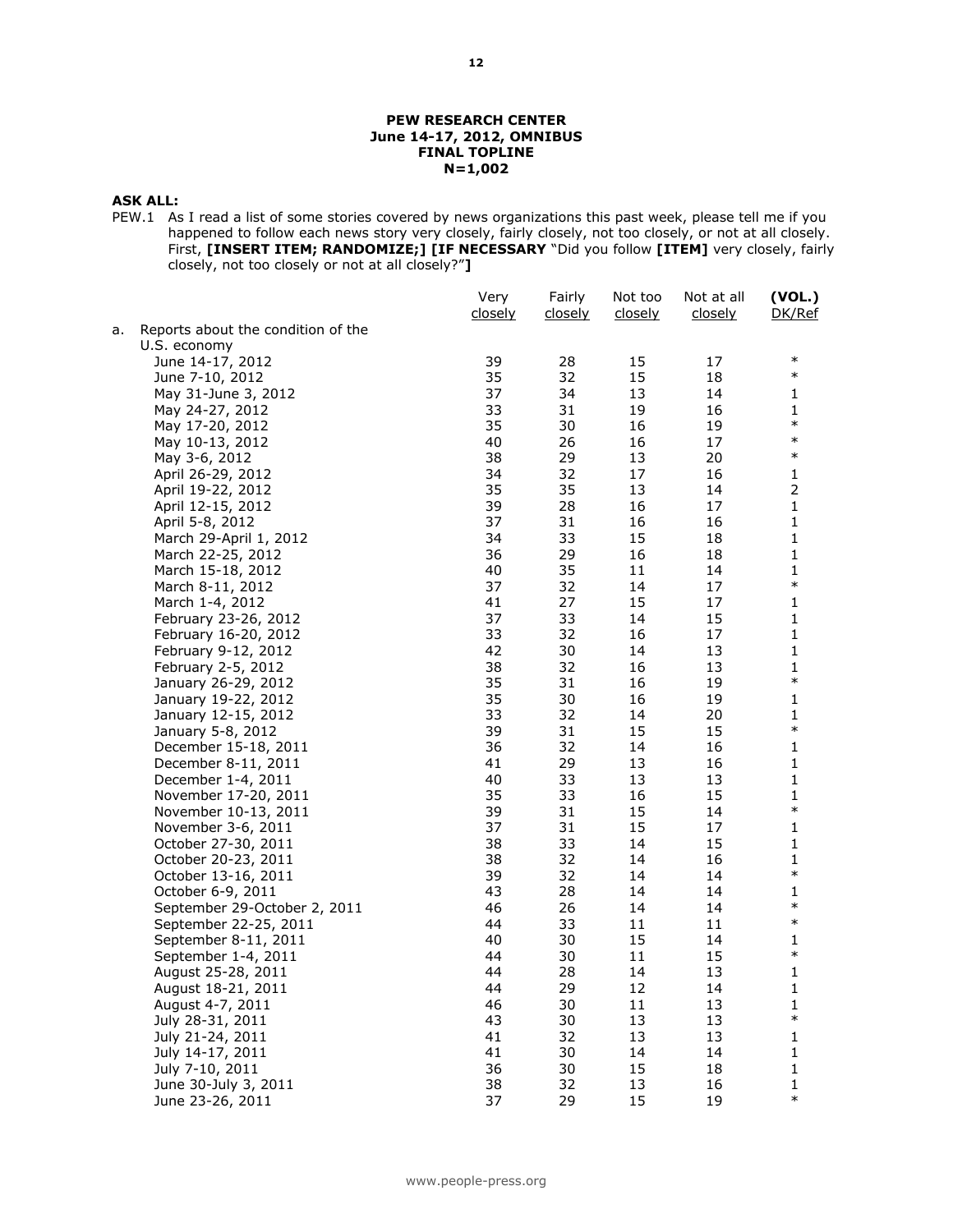|    |                                                                                                 | Very<br>closely | Fairly<br>closely | Not too<br><u>closely</u> | Not at all<br>closely | (VOL.)<br>DK/Ref |
|----|-------------------------------------------------------------------------------------------------|-----------------|-------------------|---------------------------|-----------------------|------------------|
|    | June 16-19, 2011                                                                                | 39              | 33                | 14                        | 13                    | $\ast$           |
|    | June 9-12, 2011                                                                                 | 39              | 30                | 15                        | 16                    | 1                |
|    | June 2-5, 2011                                                                                  | 35              | 34                | 17                        | 14                    | $\ast$           |
|    | May 19-22, 2011                                                                                 | 33              | 34                | 17                        | 16                    | $\ast$           |
|    | May 12-15, 2011                                                                                 | 32              | 32                | 17                        | 18                    | $\mathbf 2$      |
|    | May 5-8, 2011                                                                                   | 40              | 35                | 15                        | 9                     | $\mathbf{1}$     |
|    | April 21-25, 2011                                                                               | 41              | 33                | 12                        | 14                    | $\ast$           |
|    | April 14-17, 2011                                                                               | 44              | 30                | 14                        | 12                    | $\mathbf{1}$     |
|    | April 7-10, 2011                                                                                | 46              | 30                | 14                        | 10                    | $\ast$           |
|    | March 31-April 3, 2011                                                                          | 42              | 31                | 16                        | 11                    | 0                |
|    | March 24-27, 2011                                                                               | 36              | 32                | 17                        | 15                    | $\ast$           |
|    | March 17-20, 2011                                                                               | 38              | 32                | 17                        | 13                    | $\ast$           |
|    | March 10-13, 2011                                                                               | 40              | 30                | 16                        | 13                    | $\ast$           |
|    | March 3-6, 2011                                                                                 | 37              | 31                | 17                        | 13                    | 1                |
|    | February 24-27, 2011                                                                            | 49              | 29                | 11                        | 10                    | $\ast$           |
|    | February 17-20, 2011                                                                            | 35              | 33                | 14                        | 17                    | $\ast$           |
|    | February 10-13, 2011                                                                            | 36              | 34                | 13                        | 16                    | $\ast$           |
|    | February 3-6, 2011                                                                              | 35              | 37                | 14                        | 14                    | $\ast$           |
|    | January 20-23, 2011                                                                             | 37              | 33                | 14                        | 15                    | 1                |
|    | January 13-16, 2011                                                                             | 37              | 29                | 15                        | 18                    | 1                |
|    | January 6-9, 2011                                                                               | 39              | 37                | 11                        | 12                    | 1                |
|    | SEE TRENDS FOR PREVIOUS YEARS: http://www.people-press.org/files/2011/11/NII-Economy-Trends.pdf |                 |                   |                           |                       |                  |
| b. | Political violence in Syria                                                                     |                 |                   |                           |                       |                  |
|    | June 14-17, 2012                                                                                | 15<br>12        | 24<br>25          | 21<br>25                  | 40<br>37              | 1<br>1           |
|    | May 31-June 3, 2012                                                                             |                 |                   |                           |                       |                  |
|    | <b>TRENDS FOR COMPARISON:</b><br>April 12-15, 2012: International efforts to                    |                 |                   |                           |                       |                  |
|    | stop political violence in Syria                                                                | 14              | 23                | 25                        | 37                    | 1                |
|    | April 5-8, 2012                                                                                 | 15              | 21                | 27                        | 37                    | 1                |
|    | March 15-28, 2012: Political violence in                                                        |                 |                   |                           |                       |                  |
|    | Syria                                                                                           | 16              | 26                | 27                        | 30                    | 1                |
|    | March 8-11, 2012                                                                                | 17              | 23                | 23                        | 37                    | $\mathbf{1}$     |
|    | February 23-26, 2012                                                                            | 18              | 24                | 21                        | 35                    | $\mathbf 1$      |
|    | February 9-12, 2012                                                                             | 17              | 23                | 23                        | 36                    | $\ast$           |
|    | January 12-15, 2012                                                                             | 12              | 17                | 26                        | 45                    | 1                |
|    | August 4-7, 2011: Political violence                                                            |                 |                   |                           |                       |                  |
|    | following uprisings in Syria                                                                    | 10              | 19                | 26                        | 44                    | 1                |
|    | May 5-8, 2011                                                                                   | 14              | 27                | 30                        | 28                    | 1                |
|    | June 2-5, 2011: Anti-government protests                                                        |                 |                   |                           |                       |                  |
|    | and violence in some Middle Eastern                                                             |                 |                   |                           |                       |                  |
|    | countries                                                                                       | 18              | 25                | 25                        | 32                    | $\ast$           |
|    | April 28-May 1, 2011                                                                            | 18              | 29                | 25                        | 27                    | 1                |
|    | February 3-6, 2011: Anti-government                                                             |                 |                   |                           |                       |                  |
|    | protests in Egypt and other Middle Eastern                                                      |                 |                   |                           |                       |                  |
|    | countries                                                                                       | 32              | 35                | 16                        | 18                    | $\ast$           |
|    | January 27-30, 2011                                                                             | 17              | 26                | 21                        | 35                    | $\ast$           |
|    |                                                                                                 |                 |                   |                           |                       |                  |
| c. | Reports about economic problems in several<br>European countries                                |                 |                   |                           |                       |                  |
|    | June 14-17, 2012                                                                                | 21              | 27                | 20                        | 32                    | $\ast$           |
|    | June 7-10, 2012                                                                                 | 18              | 27                | 21                        | 34                    | 1                |
|    | May 31-June 3, 2012                                                                             | 17              | 27                | 23                        | 33                    | 1                |
|    | <b>TRENDS FOR COMPARISON:</b>                                                                   |                 |                   |                           |                       |                  |
|    | May 17-20, 2012: Political and economic                                                         |                 |                   |                           |                       |                  |
|    | uncertainty in Greece                                                                           | 15              | 22                | 22                        | 41                    | $\ast$           |
|    | May 10-13, 2012: Reports about economic                                                         |                 |                   |                           |                       | $\ast$           |
|    | problems in several European countries                                                          | 17              | 24                | 24                        | 34                    | $\ast$           |
|    | May 3-6, 2012                                                                                   | 16              | 23                | 24                        | 36                    |                  |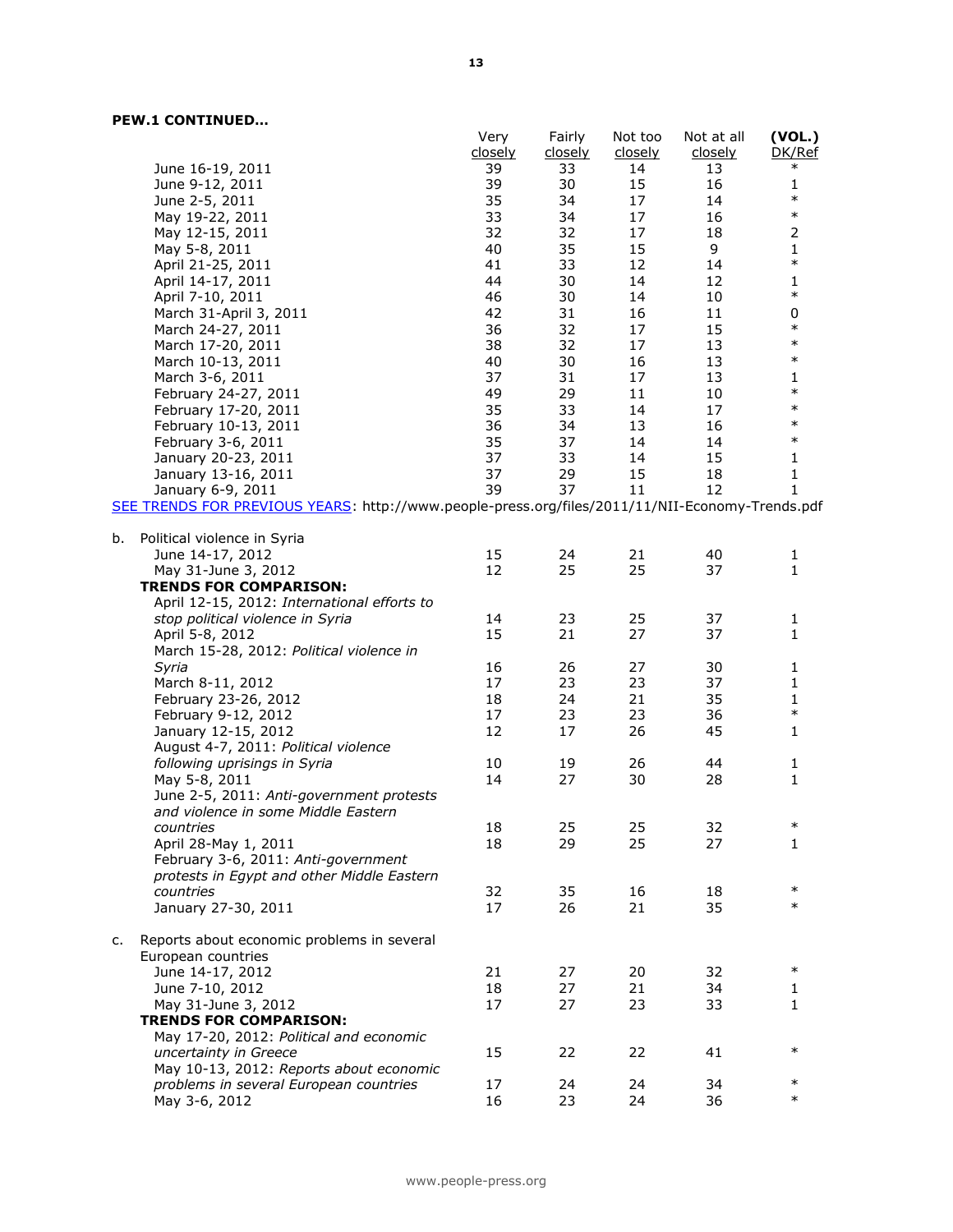|    |                                                                              | Very<br>closely | Fairly<br>closely | Not too<br>closely | Not at all<br>closely | (VOL.)<br>DK/Ref |
|----|------------------------------------------------------------------------------|-----------------|-------------------|--------------------|-----------------------|------------------|
|    | February 16-20, 2012: Efforts to deal with                                   |                 |                   |                    |                       |                  |
|    | the debt crisis in Europe                                                    | 11              | 21                | 23                 | 45                    | $\ast$           |
|    | January 12-15, 2012                                                          | 12              | 23                | 23                 | 42                    | 1                |
|    | December 8-11, 2011                                                          | 14              | 22                | 27                 | 37                    | $\mathbf{1}$     |
|    | December 1-4, 2011                                                           | 14              | 24                | 25                 | 36                    | 1                |
|    | November 10-13, 2011: Efforts to deal with                                   |                 |                   |                    |                       |                  |
|    | the debt crisis in Greece and Italy                                          | 15              | 23                | 23                 | 38                    | 1                |
|    | November 3-6, 2011: Efforts to deal with                                     |                 |                   |                    |                       |                  |
|    | the debt crisis in Greece and other                                          |                 |                   |                    |                       |                  |
|    | European countries                                                           | 18              | 26                | 21                 | 34                    | 1                |
|    | October 27-30, 2011                                                          | 12              | 27                | 24                 | 36                    | $\ast$           |
|    | September 29-October 2, 2011: The debt                                       |                 |                   |                    |                       |                  |
|    | crisis in Greece and other European                                          |                 |                   |                    |                       |                  |
|    | countries                                                                    | 15              | 21                | 24                 | 39                    | 1                |
|    | September 15-18, 2011                                                        | 16              | 23                | 24                 | 37                    | 1                |
|    | August 18-21, 2011: The debate among                                         |                 |                   |                    |                       |                  |
|    | European leaders on how to address the                                       |                 |                   |                    |                       |                  |
|    | region's debt crisis                                                         | 12              | 21                | 22                 | 44                    | 1                |
|    | August 11-14, 2011: Riots in London and                                      |                 |                   |                    |                       |                  |
|    | other parts of Britain                                                       | 17              | 28                | 21                 | 32                    | 1                |
|    | June 30-July 3, 2011: The financial crisis                                   |                 |                   |                    |                       |                  |
|    | and violent protests in Greece                                               | 14              | 22                | 23                 | 39                    | 1                |
|    | June 16-19, 2011                                                             | 10              | 20                | 25                 | 45                    | 1                |
|    | May 13-16, 2010: A trillion-dollar bailout                                   |                 |                   |                    |                       |                  |
|    | package for European governments facing                                      |                 |                   |                    |                       |                  |
|    | debt problems                                                                | 21              | 26                | 24                 | 28                    | 2                |
|    | May 7-10, 2010: The financial crisis in<br>Greece and violent protests there | 19              | 23                | 26                 | 31                    | $\ast$           |
|    | April 30-May 3, 2010: The financial crisis in                                |                 |                   |                    |                       |                  |
|    | Greece                                                                       | 6               | 15                | 28                 | 51                    | 1                |
|    | October, 1998: Financial instability around                                  |                 |                   |                    |                       |                  |
|    | the world                                                                    | 32              | 40                | 19                 | 9                     | $\ast$           |
|    | September, 1998: Economic and political                                      |                 |                   |                    |                       |                  |
|    | instability in Russia                                                        | 18              | 30                | 28                 | 24                    | $\ast$           |
|    | Late August, 1998: Economic problems in                                      |                 |                   |                    |                       |                  |
|    | Russia                                                                       | 8               | 22                | 29                 | 41                    | $\ast$           |
|    | January, 1998: The deepening financial                                       |                 |                   |                    |                       |                  |
|    | crisis in many Asian countries                                               | 15              | 25                | 27                 | 33                    | $\ast$           |
|    | March, 1995: The financial and political                                     |                 |                   |                    |                       |                  |
|    | instability in Mexico                                                        | 12              | 28                | 30                 | 29                    | 1                |
|    |                                                                              |                 |                   |                    |                       |                  |
| d. | News about candidates for the 2012                                           |                 |                   |                    |                       |                  |
|    | presidential election                                                        |                 |                   |                    |                       | $\ast$           |
|    | June 14-17, 2012                                                             | 31              | 30                | 15                 | 24                    |                  |
|    | June 7-10, 2012                                                              | 30              | 29                | 16                 | 25                    | 1                |
|    | May 31-June 3, 2012                                                          | 29<br>32        | 28<br>28          | 19<br>16           | 23<br>24              | 1<br>1           |
|    | May 24-27, 2012<br>May 17-20, 2012                                           | 31              | 26                | 19                 | 23                    | $\ast$           |
|    | May 10-13, 2012                                                              | 34              | 23                | 18                 | 24                    | $\ast$           |
|    | May 3-6, 2012                                                                | 29              | 27                | 19                 | 24                    | $\ast$           |
|    | April 26-29, 2012                                                            | 29              | 29                | 18                 | 23                    | 1                |
|    | April 19-22, 2012                                                            | 29              | 29                | 20                 | 20                    | 1                |
|    | April 12-15, 2012                                                            | 32              | 28                | 16                 | 23                    | 1                |
|    | April 5-8, 2012                                                              | 31              | 27                | 18                 | 23                    | $\ast$           |
|    | March 29-April 1, 2012                                                       | 23              | 29                | 21                 | 27                    | $\ast$           |
|    | March 22-25, 2012                                                            | 28              | 28                | 18                 | 25                    | 1                |
|    | March 15-18, 2012                                                            | 28              | 31                | 17                 | 24                    | $\ast$           |
|    | March 8-11, 2012                                                             | 28              | 27                | 21                 | 23                    | $\ast$           |
|    | March 1-4, 2012                                                              | 31              | 24                | 20                 | 24                    | 1                |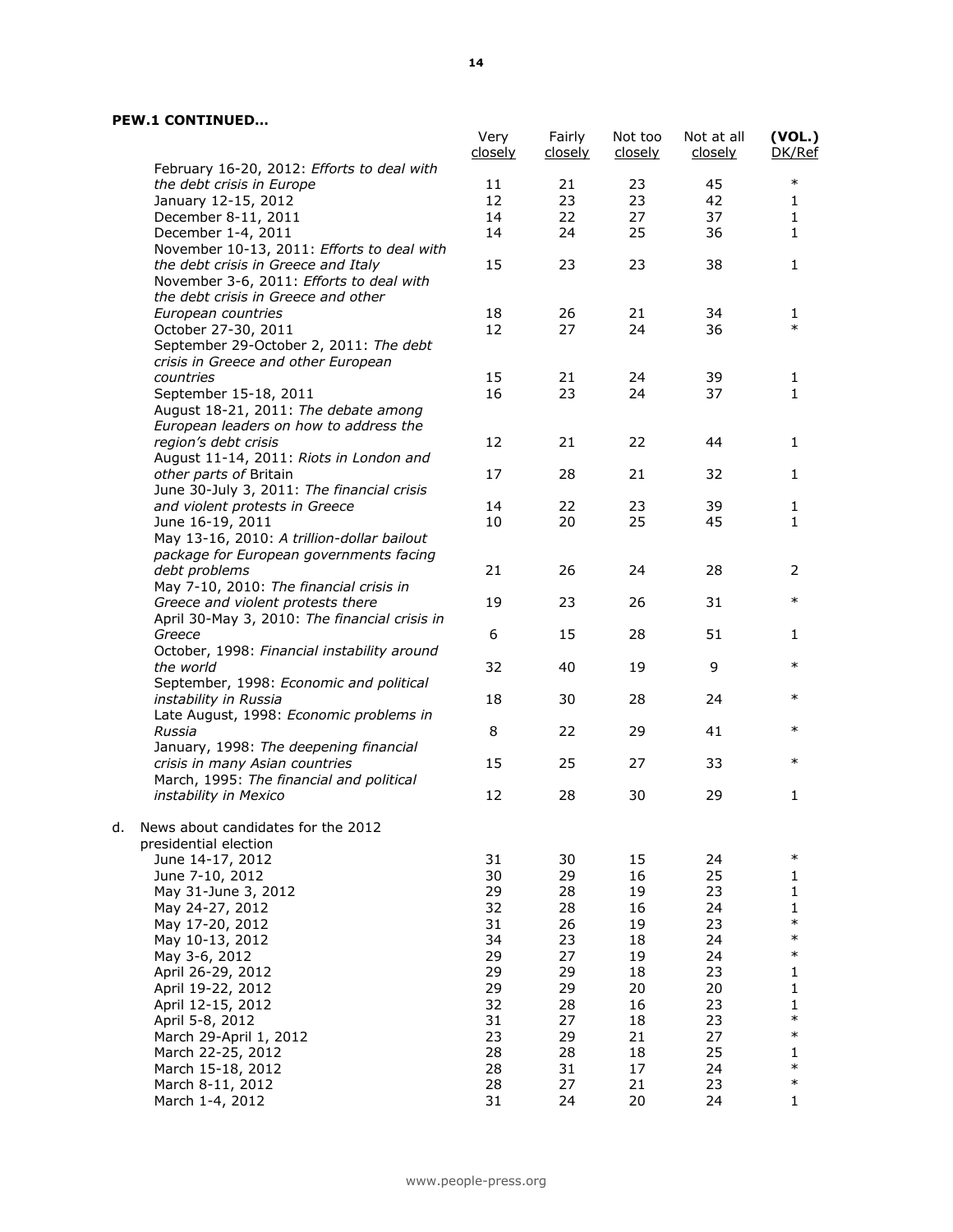|                                                                                                  | Very     | Fairly         | Not too        | Not at all     | (VOL.)         |
|--------------------------------------------------------------------------------------------------|----------|----------------|----------------|----------------|----------------|
|                                                                                                  | closely  | <u>closely</u> | <u>closely</u> | <u>closely</u> | DK/Ref         |
| February 23-26, 2012<br>February 16-20, 2012                                                     | 28<br>25 | 29<br>29       | 18<br>19       | 24<br>25       | 1<br>2         |
|                                                                                                  | 35       | 25             | 18             | 20             | $\mathbf{1}$   |
| February 9-12, 2012                                                                              | 30       | 27             | 20             | 21             | $\mathbf{1}$   |
| February 2-5, 2012                                                                               | 28       | 30             | 21             | 21             | $\mathbf{1}$   |
| January 26-29, 2012<br>January 19-22, 2012                                                       | 28       | 30             | 17             | 24             | $\ast$         |
| January 12-15, 2012                                                                              | 29       | 29             | 18             | 23             | $\mathbf{1}$   |
| January 5-8, 2012                                                                                | 29       | 30             | 16             | 25             | $\ast$         |
| December 15-18, 2011                                                                             | 26       | 24             | 20             | 29             | $\mathbf{1}$   |
| December 8-11, 2011                                                                              | 27       | 27             | 18             | 28             | $\ast$         |
| December 1-4, 2011                                                                               | 25       | 28             | 20             | 26             | 1              |
| November 17-20, 2011                                                                             | 24       | 31             | 21             | 23             | $\mathbf 1$    |
| November 3-6, 2011                                                                               | 22       | 31             | 20             | 26             | 1              |
| October 27-30, 2011                                                                              | 21       | 26             | 21             | 30             | 1              |
| October 20-23, 2011                                                                              | 21       | 28             | 22             | 28             | $\mathbf{1}$   |
| October 13-16, 2011                                                                              | 26       | 29             | 22             | 23             | $\mathbf 1$    |
| October 6-9, 2011                                                                                | 25       | 25             | 23             | 27             | 1              |
| September 29-October 2, 2011                                                                     | 27       | 26             | 21             | 25             | $\ast$         |
| September 22-25, 2011                                                                            | 25       | 26             | 23             | 25             | $\mathbf{1}$   |
| September 15-18, 2011                                                                            | 24       | 28             | 21             | 27             | $\mathbf{1}$   |
| September 8-11, 2011                                                                             | 22       | 26             | 21             | 31             | $\ast$         |
| September 1-4, 2011                                                                              | 22       | 23             | 22             | 32             | 1              |
| August 25-28, 2011                                                                               | 22       | 22             | 22             | 33             | $\mathbf 1$    |
| August 18-21, 2011                                                                               | 27       | 26             | 19             | 28             | 1              |
| August 11-14, 2011                                                                               | 19       | 24             | 20             | 36             | $\mathbf{1}$   |
| August 4-7, 2011                                                                                 | 18       | 21             | 22             | 37             | $\mathbf{1}$   |
| July 28-31, 2011                                                                                 | 17       | 27             | 21             | 35             | $\mathbf 1$    |
| July 21-24, 2011                                                                                 | 17       | 22             | 28             | 32             | $\ast$         |
| July 14-17, 2011                                                                                 | 18       | 26             | 27             | 28             | $\mathbf{1}$   |
| July 7-10, 2011                                                                                  | 16       | 23             | 27             | 33             | $\mathbf 1$    |
| June 30-July 3, 2011                                                                             | 21       | 28             | 24             | 25             | $\overline{2}$ |
| June 23-26, 2011                                                                                 | 19       | 26             | 24             | 31             | $\ast$         |
| June 16-19, 2011                                                                                 | 23       | 29             | 23             | 25             | $\ast$         |
| June 9-12, 2011                                                                                  | 18       | 30             | 22             | 30             | $\mathbf{1}$   |
| June 2-5, 2011                                                                                   | 21       | 31             | 22             | 26             | $\ast$         |
| May 26-29, 2011                                                                                  | 20       | 27             | 24             | 28             | $\ast$         |
| May 19-22, 2011                                                                                  | 15       | 27             | 24             | 32             | $\mathbf{1}$   |
| May 12-15, 2011                                                                                  | 15       | 22             | 26             | 35             | $\mathbf{1}$   |
| May 5-8, 2011                                                                                    | 16       | 24             | 27             | 32             | 1              |
| April 21-25, 2011                                                                                | 18       | 26             | 23             | 32             | 1              |
| April 14-17, 2011                                                                                | 20       | 23             | 29             | 27             | 1              |
| March 24-27, 2011                                                                                | 13       | 19             | 26             | 41             | 1              |
| March 10-13, 2011                                                                                | 15       | 21             | 26             | 38             | 0              |
| February 10-13, 2011                                                                             | 16       | 19             | 24             | 40             | $\ast$         |
| February 3-6, 2011                                                                               | 15       | 20             | 23             | 42             | $\ast$         |
| SEE TRENDS FOR PREVIOUS YEARS: http://www.people-press.org/files/2011/11/NII-Election-Trends.pdf |          |                |                |                |                |
| The trial of former Penn State football coach<br>e.                                              |          |                |                |                |                |
| Jerry Sandusky on charges that he sexually                                                       |          |                |                |                |                |
| abused children                                                                                  |          |                |                |                |                |
| June 14-17, 2012                                                                                 | 20       | 24             | 27             | 29             | $\ast$         |
| December 15-18, 2011: A sex abuse                                                                |          |                |                |                |                |
| scandal at Penn State University                                                                 | 22       | 29             | 23             | 25             | 1              |
| December 8-11, 2011                                                                              | 24       | 29             | 24             | 22             | 1              |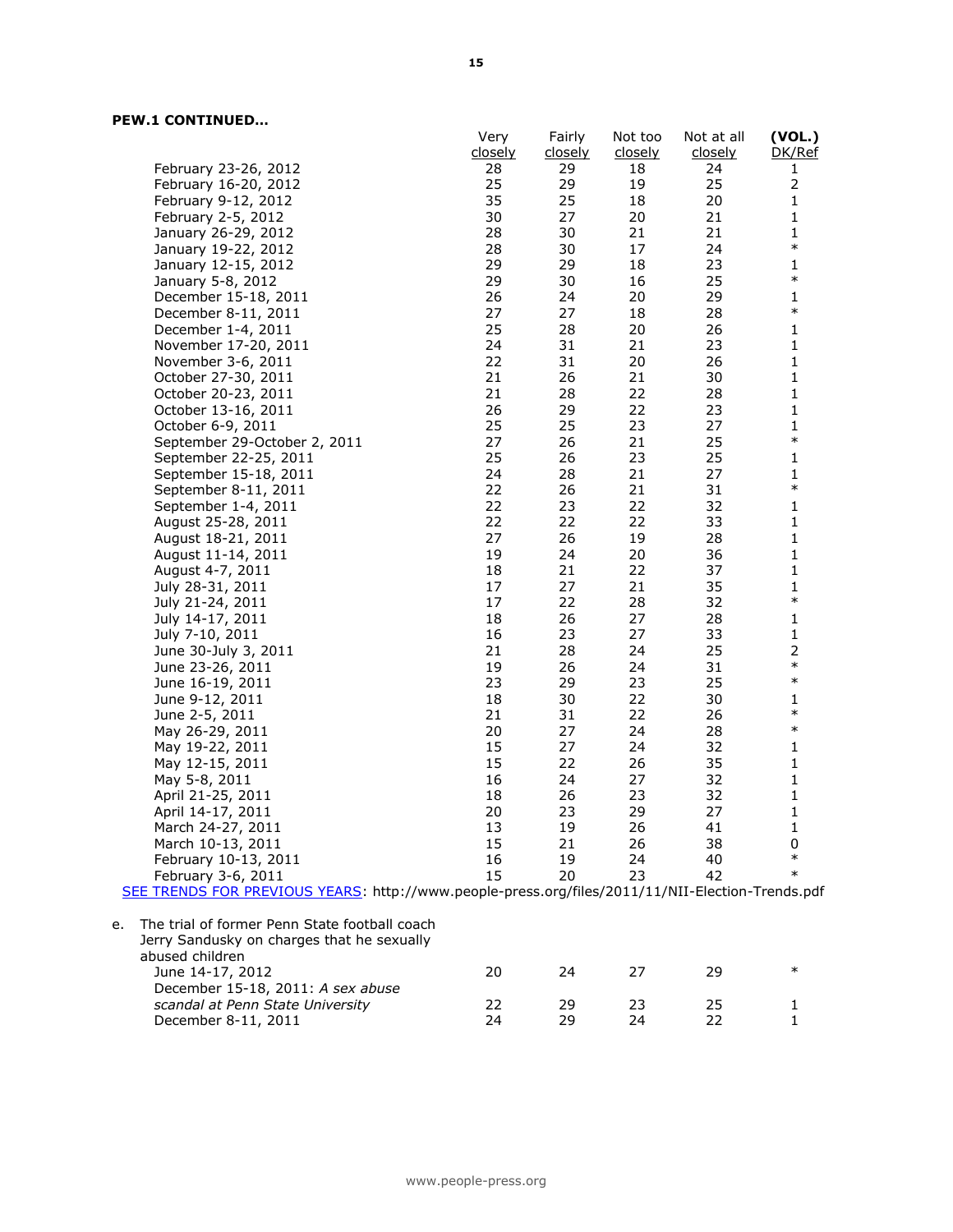|    |                                                                                                                                                              | Very<br>closely | Fairly<br>closely | Not too<br>closely | Not at all<br>closely | (VOL.)<br>DK/Ref |
|----|--------------------------------------------------------------------------------------------------------------------------------------------------------------|-----------------|-------------------|--------------------|-----------------------|------------------|
|    | November 17-20, 2011: A sex abuse<br>scandal at Penn State University                                                                                        | 28              | 31                | 21                 | 18                    | $\mathbf{1}$     |
|    | November 10-13, 2011: A sex abuse<br>scandal at Penn State University resulting<br>in the firing of the school's president and<br>football coach Joe Paterno | 34              | 29                | 19                 | 18                    | 1                |
|    | <b>TRENDS FOR COMPARISON:</b><br>August 18-21, 2011: Recent scandals in                                                                                      |                 |                   |                    |                       |                  |
|    | college football<br>September 16-19, 2010: Pope Benedict's<br>visit to Great Britain and his comments on<br>the Catholic Church's handling of sex-abuse      | 10              | 12                | 17                 | 61                    | $\ast$           |
|    | scandals<br>April 23-26, 2010: Reports about the<br>Vatican's handling of sex-abuse scandals in                                                              | 10              | 16                | 26                 | 47                    | 1                |
|    | the Catholic Church                                                                                                                                          | 14              | 28                | 29                 | 29                    | $\ast$           |
|    | March 26-29, 2010                                                                                                                                            | 17              | 24                | 28                 | 30                    | $\ast$           |
|    | March 19-22, 2010                                                                                                                                            | 8               | 18                | 31                 | 42                    | 1                |
|    | June, 2002: Reports of sexual abuses by<br>Catholic priests                                                                                                  | 38              | 36                | 17                 | 8                     | 1                |
|    | May, 2002: The Pope and American<br>cardinals meeting in Rome about sexual                                                                                   |                 |                   |                    |                       |                  |
|    | abuse by Catholic priests<br>Early April, 2002: Reports of sexual abuses                                                                                     | 27              | 33                | 21                 | 18                    | 1                |
|    | by Catholic priests<br>December, 1993                                                                                                                        | 27<br>18        | 34<br>32          | 25<br>31           | 13<br>18              | 1<br>1           |
| f. | The NBA Finals                                                                                                                                               |                 |                   |                    |                       | $\ast$           |
|    | June 14-17, 2012                                                                                                                                             | 16              | 9                 | 16                 | 59                    |                  |
|    | June 2-5, 2011                                                                                                                                               | 14              | 12                | 14                 | 60                    | $\ast$           |
|    | June 10-13, 2010                                                                                                                                             | 15              | 13                | 15                 | 56                    | 1<br>$\ast$      |
|    | June 5-8, 2009                                                                                                                                               | 13              | 9                 | 12                 | 67                    |                  |
|    | <b>TRENDS FOR COMPARISON:</b>                                                                                                                                |                 |                   |                    |                       |                  |
|    | June 20-23, 2008: The Boston Celtics<br>winning the NBA Finals                                                                                               | 18              | 17                | 22                 | 42                    | 1                |
| g. | Wildfires in Colorado and other Western                                                                                                                      |                 |                   |                    |                       |                  |
|    | states<br>June 14-17, 2012                                                                                                                                   | 17              | 28                | 24                 | 32                    | $\ast$           |
|    | <b>TRENDS FOR COMPARISON:</b>                                                                                                                                |                 |                   |                    |                       |                  |
|    | September 8-11, 2011: Wildfires in Texas<br>June 23-26, 2011: Wildfires in the West                                                                          | 20              | 27                | 25                 | 27                    | 1                |
|    | and South                                                                                                                                                    | 21              | 24                | 26                 | 28                    | 1                |
|    | June 9-12, 2011: Wildfires in Arizona                                                                                                                        | 18              | 27                | 24                 | 30                    | $\ast$           |
|    | September 3-6, 2009: Southern California<br>wildfires                                                                                                        | 22              | 32                | 29                 | 16                    | 0                |
|    | April 24-27, 2009: Wildfires in South<br>Carolina                                                                                                            |                 |                   |                    |                       | $\ast$           |
|    |                                                                                                                                                              | 12              | 21                | 29                 | 38                    | $\ast$           |
|    | November 14-17, 2008: California wildfires                                                                                                                   | 21              | 28                | 29                 | 22                    | $\ast$           |
|    | October 17-20, 2008                                                                                                                                          | 15              | 28                | 33                 | 24                    | $\ast$           |
|    | July 11-14, 2008                                                                                                                                             | 22              | 34                | 28                 | 16                    | $\ast$           |
|    | October 26-29, 2007<br>January 12-15, 2007: Fires in Malibu,                                                                                                 | 40              | 41                | 13                 | 6                     |                  |
|    | California                                                                                                                                                   | 10              | 20                | 31                 | 38                    | 1                |
|    | November, 2003: California wildfires<br>June, 2002: Wildfires in Colorado and other                                                                          | 38              | 35                | 17                 | 9                     | 1                |
|    | western states                                                                                                                                               | 30              | 36                | 25                 | 9                     | $\ast$           |
|    | September, 2001: Wild fires in the west                                                                                                                      | 28              | 37                | 24                 | 11                    | $\ast$           |
|    | December, 1993: Southern California fires                                                                                                                    | 44              | 39                | 13                 | 4                     | $\ast$           |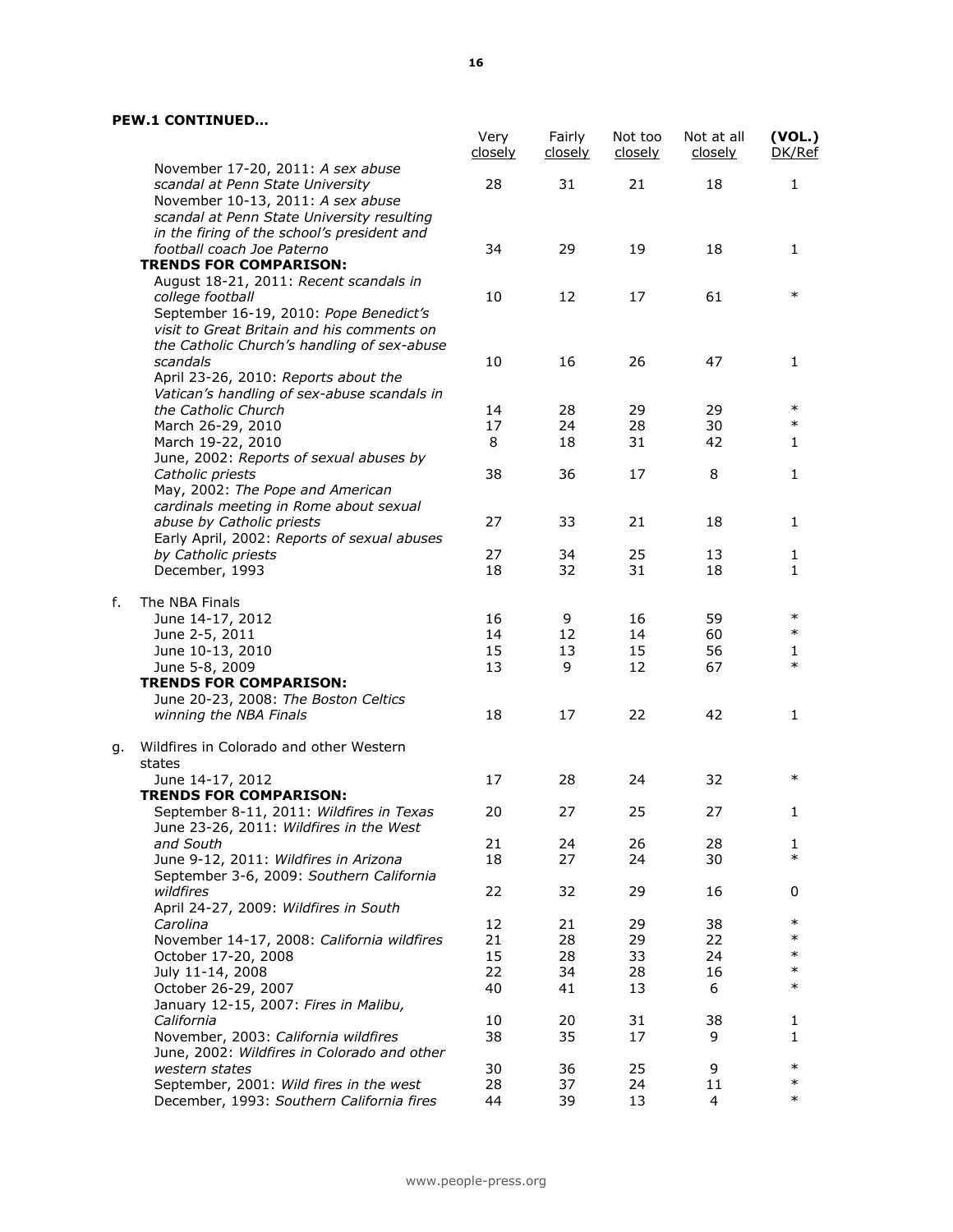|    | July, 1990                                                                                                                                    | Very<br>closely<br>29 | Fairly<br>closely<br>35 | Not too<br>closely<br>24 | Not at all<br>closely<br>12 | (VOL.)<br>DK/Ref<br>0 |
|----|-----------------------------------------------------------------------------------------------------------------------------------------------|-----------------------|-------------------------|--------------------------|-----------------------------|-----------------------|
| h. | The political situation in Egypt<br>June 14-17, 2012                                                                                          | 13                    | 20                      | 24                       | 42                          | $\ast$                |
|    | <b>TRENDS FOR COMPARISON:</b><br>May 24-27, 2012: The presidential election                                                                   |                       |                         |                          |                             |                       |
|    | in Egypt<br>December 1-4, 2011: The recent elections                                                                                          | 4                     | 15                      | 22                       | 57                          | 1                     |
|    | in Egypt<br>February 17-20, 2011: News about the                                                                                              | $\overline{7}$        | 16                      | 28                       | 48                          | $\ast$                |
|    | situation in Egypt<br>February 10-13, 2011: Anti-government<br>protests in Egypt and the resignation of                                       | 34                    | 32                      | 17                       | 16                          | 1                     |
|    | President Hosni Mubarak<br>February 3-6, 2011: Anti-government<br>protests in Egypt and other Middle Eastern                                  | 39                    | 31                      | 14                       | 15                          | 1                     |
|    | countries                                                                                                                                     | 32                    | 35                      | 16                       | 18                          | $\ast$                |
|    | January 27-30, 2011                                                                                                                           | 17                    | 26                      | 21                       | 35                          | $\ast$                |
| i. | A new Obama Administration policy that<br>allows most young adults who came to the<br>U.S. illegally as children to remain in this<br>country |                       |                         |                          |                             |                       |
|    | June 15-17, 2012 <sup>1</sup>                                                                                                                 | 29                    | 24                      | 19                       | 27                          | 1                     |
|    | <b>TRENDS FOR COMPARISON:</b>                                                                                                                 |                       |                         |                          |                             |                       |
|    | April 26-29, 2012: The issue of                                                                                                               |                       |                         |                          |                             |                       |
|    | immigration                                                                                                                                   | 21                    | 24                      | 26                       | 27                          | 1                     |
|    | May 12-15, 2011                                                                                                                               | 18                    | 22                      | 27                       | 32                          | 1                     |
|    | September 2-6, 2010                                                                                                                           | 30                    | 31                      | 19                       | 20                          | 1                     |
|    | August 12-15, 2010<br>July 29-August 1, 2010: A court ruling that                                                                             | 27                    | 31                      | 19                       | 21                          | $\mathbf{1}$          |
|    | stops most of Arizona's immigration law                                                                                                       |                       |                         |                          |                             |                       |
|    | from going into effect                                                                                                                        | 40                    | 32                      | 17                       | 10                          | 1                     |
|    | July 8-11, 2010: The U.S. Justice                                                                                                             |                       |                         |                          |                             |                       |
|    | Department challenging the legality of                                                                                                        |                       |                         |                          |                             |                       |
|    | Arizona's recent immigration law                                                                                                              | 30                    | 27                      | 19                       | 23                          | 1                     |
|    | July 1-5, 2010: The issue of immigration                                                                                                      | 34                    | 30                      | 20                       | 14                          | $\mathbf{1}$          |
|    | May 7-10, 2010: A new Arizona law that                                                                                                        |                       |                         |                          |                             |                       |
|    | gives police more authority to question<br>people they suspect might be illegal                                                               |                       |                         |                          |                             |                       |
|    | <i>immigrants</i>                                                                                                                             | 38                    | 27                      | 13                       | 21                          | 1                     |
|    | April 30-May 3, 2010                                                                                                                          | 36                    | 31                      | 13                       | 20                          | $\ast$                |
|    | October 12-15, 2007: The issue of                                                                                                             |                       |                         |                          |                             |                       |
|    | immigration                                                                                                                                   | 23                    | 29                      | 19                       | 29                          | $\ast$                |
|    | June 29-July 2, 2007: The debate in                                                                                                           |                       |                         |                          |                             |                       |
|    | Congress over new immigration policy                                                                                                          | 26                    | 30                      | 21                       | 23                          | $\ast$                |
|    | June 22-25, 2007                                                                                                                              | 24                    | 28                      | 22                       | 26                          | $\ast$                |
|    | June 15-18, 2007                                                                                                                              | 22                    | 32                      | 21                       | 25                          | $\ast$                |
|    | June 8-11, 2007                                                                                                                               | 24                    | 29                      | 20                       | 26                          | 1                     |
|    | May 24-27, 2007                                                                                                                               | 27                    | 31                      | 22                       | 19                          | 1                     |
|    | April 12-16, 2007: The issue of                                                                                                               |                       |                         |                          |                             |                       |
|    | immigration                                                                                                                                   | 21                    | 29                      | 24                       | 26                          | $\ast$                |
|    | August, 2006                                                                                                                                  | 34                    | 40                      | 16                       | 9                           | 1                     |
|    | June, 2006                                                                                                                                    | 36                    | 41                      | 15                       | 7                           | 1                     |
|    | May, 2006                                                                                                                                     | 44                    | 33                      | 13                       | 9                           | 1                     |

 $\mathbf{1}^{\top}$ 

<sup>1</sup> This question was asked in Friday-Sunday interviews (June 15-17, 2012). N=935.